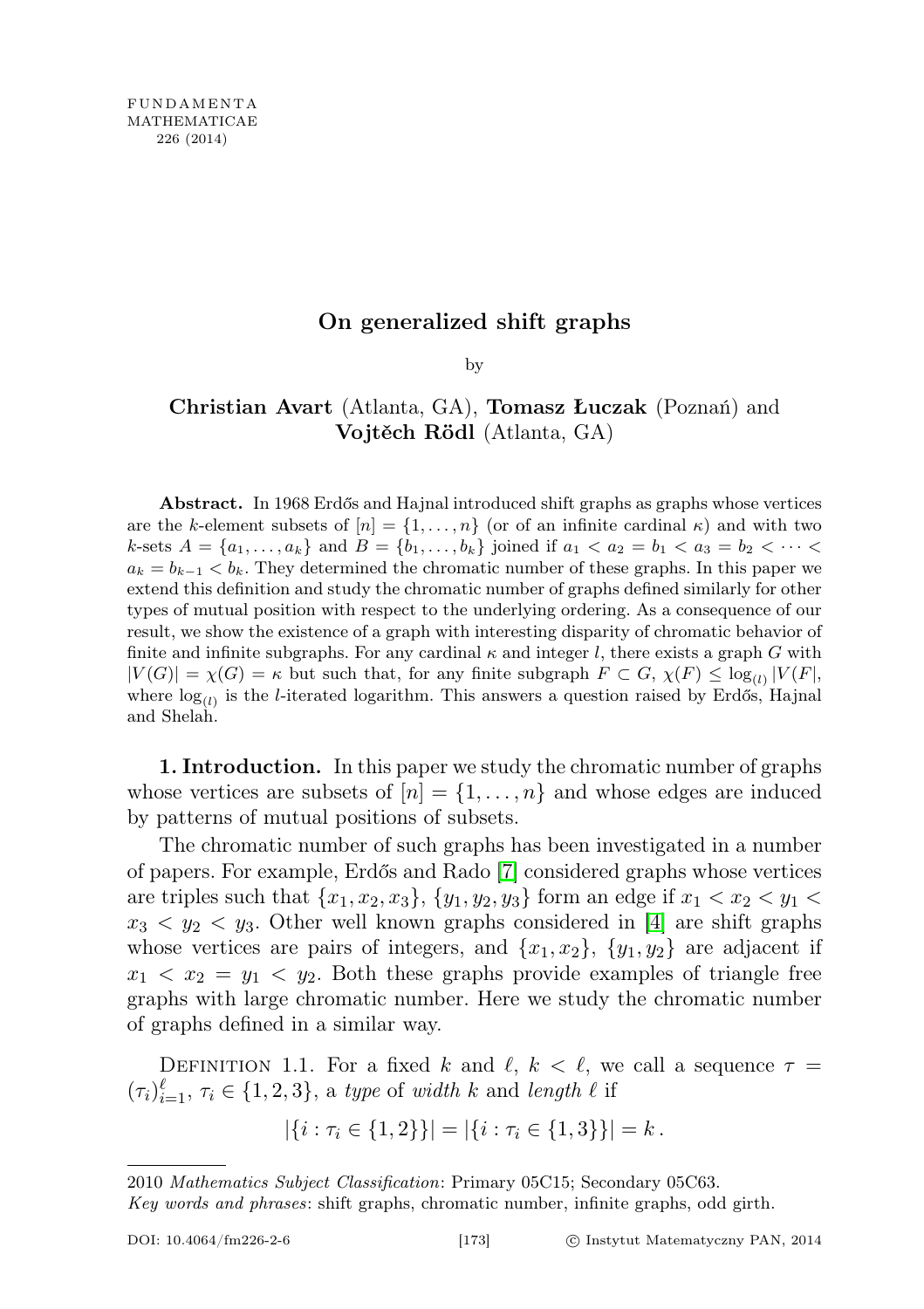DEFINITION 1.2. Let  $k < n$  be integers and  $X, Y \in \binom{[n]}{k}$  $\binom{n}{k}$  be subsets of size k of [n]. We say that the type of a pair  $X, Y$  is  $\tau = (\tau_i)_{i=1}^{\ell}$ , and write  $\tau(X, Y) = \tau$ , if  $|X \cup Y| = \ell$  and, for  $X \cup Y = \{z_1, \ldots, z_\ell\}_\leq$ , we have  $z_i \in X\backslash Y$ for  $\tau_i = 1, z_i \in Y \setminus X$  for  $\tau_i = 2$ , and  $z_i \in X \cap Y$  when  $\tau_i = 3$ .

DEFINITION 1.3. For a type  $\tau$  of width k and  $n > k$ , the type graph  $G(n, \tau)$  is the graph with vertex set  $\binom{[n]}{k}$  $\binom{n}{k}$  in which two vertices  $X, Y$  are adjacent if  $\tau(X, Y) = \tau$ .

In this paper we are interested in the chromatic number of type graphs. The definition of  $G(n, \tau)$  can be extended by replacing n with any totally ordered set. In fact, the first results in this direction concerned infinite cardinals. For example, Erdős and Rado [\[7\]](#page-25-0) proved that for any infinite cardinal  $\kappa$  and the type  $\delta_3 = 112122$ , the chromatic number satisfies  $\chi(G(\kappa, \delta_3)) = \kappa$ . Erdős and Hajnal [\[3\]](#page-25-2) showed that for any infinite cardinal  $\kappa$  and  $\sigma_2 = 132$ , we have  $\chi(G(\kappa, \sigma)) = \min{\alpha : \exp(\alpha) \geq \kappa}.$  They also proved a generalization of this result: for  $\sigma_k = 13...32$ , of length  $l = k + 1$ , we have  $\chi(G(\kappa,\sigma_k)) = \min{\alpha : \exp_{(k-1)}(\alpha) \geq \kappa}$ , where  $\exp_{(k-1)}(\alpha) =$  $\exp \ldots \exp(\alpha)$ , taken  $k-1$  times. Their proof extends to finite graphs and yields  $\chi(G(n, \sigma_k)) = (1+o(1)) \log_{(k-1)} n$ , where  $\log_{(k-1)}$  is the  $(k-1)$ -iterated binary logarithm. It is easy to check that  $G(n, \sigma_k)$  contains no odd cycles shorter than  $2k + 1$ . Consequently, the  $G(n, \sigma_k)$  provide examples of graphs with arbitrarily large odd girth and chromatic number.

While the chromatic number of graphs defined by  $\sigma_k$  behaves similarly in the finite and infinite case (in the sense that the chromatic number is the  $k-1$  times iterated logarithm of the size of the graph), the chromatic behavior of the graphs  $G(n, \delta_3)$  and  $G(\kappa, \delta_3)$  is quite different. Indeed, while the result of Erdős and Rado [\[7\]](#page-25-0) states that the chromatic number and the cardinality of the graph  $G(\kappa, \delta_3)$  are the same, i.e.  $\chi(G(\kappa, \delta_3)) = \kappa$ , the chromatic number of finite subgraphs of  $G(\kappa, \delta_3)$  grows much slower, i.e.  $\chi(G(n, \delta_3)) \leq 2 \log n$  (see Lemma [3.8](#page-7-0) below). Our result is much more general. Let  $\delta_k = 1121 \dots 122$  be the type of length 2k consisting of 1 followed by  $k-1$  copies of 12 and ending with the last 2. We show that while  $\chi(G(\kappa,\delta_k)) = \kappa$  for any infinite cardinal  $\kappa$ , the chromatic number of its finite subgraphs grows only as an iterated logarithm. This follows from Theorems [1.5](#page-1-0) and [2.1](#page-2-0) below.

<span id="page-1-1"></span>THEOREM 1.4. If  $\tau$  is a type of width k which contains no threes, then

$$
\chi(G(n,\tau)) \ge (1 + o(1)) \log_{(|(k-1)/2|)} n.
$$

<span id="page-1-0"></span>THEOREM 1.5. For the canonical type  $\delta_k$  of width k we have

$$
\chi(G(n,\delta_k)) \le b_k (\log_{(\lfloor (k-1)/2 \rfloor)} n)^{\binom{\lfloor (k+1)/2 \rfloor}{2}}
$$

for some  $b_k > 0$ .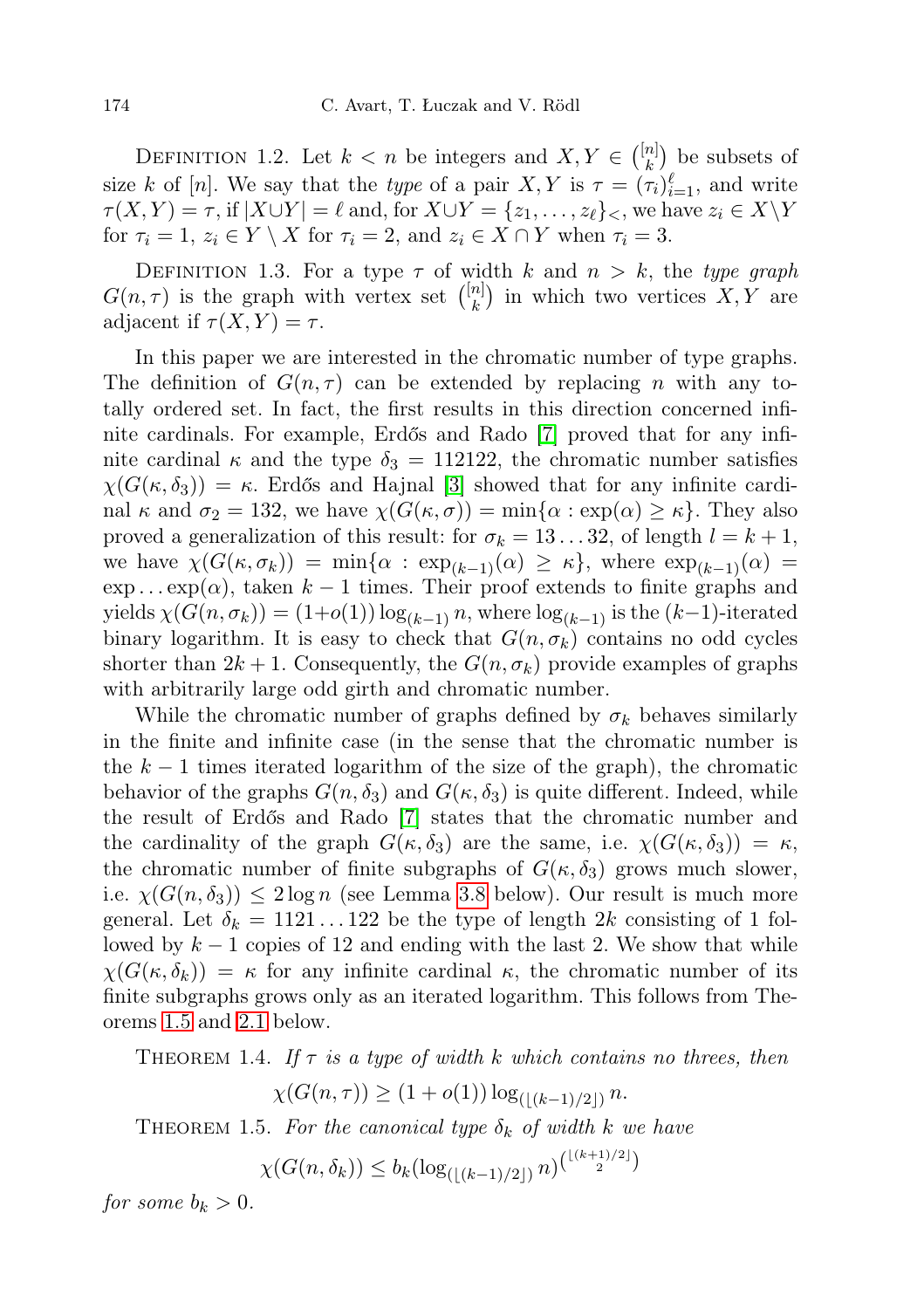We prove Theorem [1.5](#page-1-0) in the following form, presenting a slight improvement for even k.

<span id="page-2-1"></span>THEOREM 1.6. Let  $k \geq 3$ .

- (i) If  $k = 2l + 1$  is odd, then  $\chi(G(n, \delta_{2l+1})) \leq b_{2l+1}(\log_{(l)} n)^{\binom{l+1}{2}}$  for some  $b_k > 0$ .
- (ii) If k is even, then  $\chi(G(n, \delta_k)) \leq \chi(G(n, \delta_{k-1}))$ .

In the last section of the paper, we extend both results above to a larger class of types.

REMARK 1. It is easy to see that  $G(n, \delta_k)$  contains no odd cycle shorter than  $2[k/2]$ . Thus Theorem [1.4](#page-1-1) gives an example of graphs with large odd girth and large chromatic number.

REMARK 2. For an infinite graph G with  $\chi(G) = \kappa$  and  $\kappa$  infinite, let  $f<sub>G</sub>(n)$  be the maximum chromatic number of its *n*-vertex subgraph. The function  $f_G$  is clearly non-decreasing, and a result of de Bruijn and Erdős [\[1\]](#page-25-3) implies that  $\lim_{n} f_G(n) = \infty$ . Erdős and Hajnal established in [\[3\]](#page-25-2) that the graphs  $S_k = G(\kappa, \sigma_k)$  for  $\kappa \geq \exp_{k-1}(\lambda)$  are examples of graphs with  $\chi(S_k) \geq \lambda$  and  $f_{S_k}(n) \leq \log_{(k-1)} n$ . In other words, the chromatic number of infinite graphs as well as of their finite subgraphs is slowly growing with their size.

As a corollary of Theorems [1.5](#page-1-0) and [2.1,](#page-2-0) we observe in Theorem [2.3](#page-4-0) that the graphs  $D_k = G(\kappa, \delta_k)$  provide examples of graphs with chromatic number largest possible while the chromatic number of their finite subgraphs is very slowly growing with their size. More precisely:  $\chi(D_k) = |V(D_k)| = \kappa$  and  $f_{D_k}(n) \leq b_k (\log_{(\lfloor (k-1)/2 \rfloor)} n)^{\binom{\lfloor (k+1)/2 \rfloor}{2}}$  for some constant  $b_k$ .

Komjáth and Shelah proved in [\[8\]](#page-25-4) the following related result: given an arbitrarily slowly growing function  $\varphi : \mathbb{N} \to \mathbb{N}$ , it is consistent that there exists a graph  $G_{\varphi}(\kappa)$  with  $|V(G_{\varphi}(k))| = \chi(G_{\varphi}(\kappa)) = \kappa$ , while  $\chi(G') \leq$  $\varphi(n)$  for any subgraph  $G' \subset G$  with n vertices. The graphs  $D_k$  are examples of graphs with  $\chi(D_k) = |V(D_k)|$  and  $f_{G_{\varphi}(\kappa)}(n) \leq \varphi(n)$  for  $\varphi(n) =$  $b_k(\log_{(\lfloor (k-1)/2 \rfloor)} n)^{\binom{\lfloor (k+1)/2 \rfloor}{2}}$ . It would be interesting to find explicit examples of such graphs for even slower growing functions  $\varphi(n)$ .

2. Infinite graphs. A type consisting only of 1's and 2's is called a disjoint type. In the infinite case, the behavior of the chromatic number of graphs defined using disjoint types is simple. A similar result was proved in [\[3,](#page-25-2) Theorem 7.4].

<span id="page-2-0"></span>THEOREM 2.1. If  $\tau$  is any disjoint type and  $\kappa$  is any infinite cardinal, then

$$
\chi(G(\kappa,\tau))=\kappa.
$$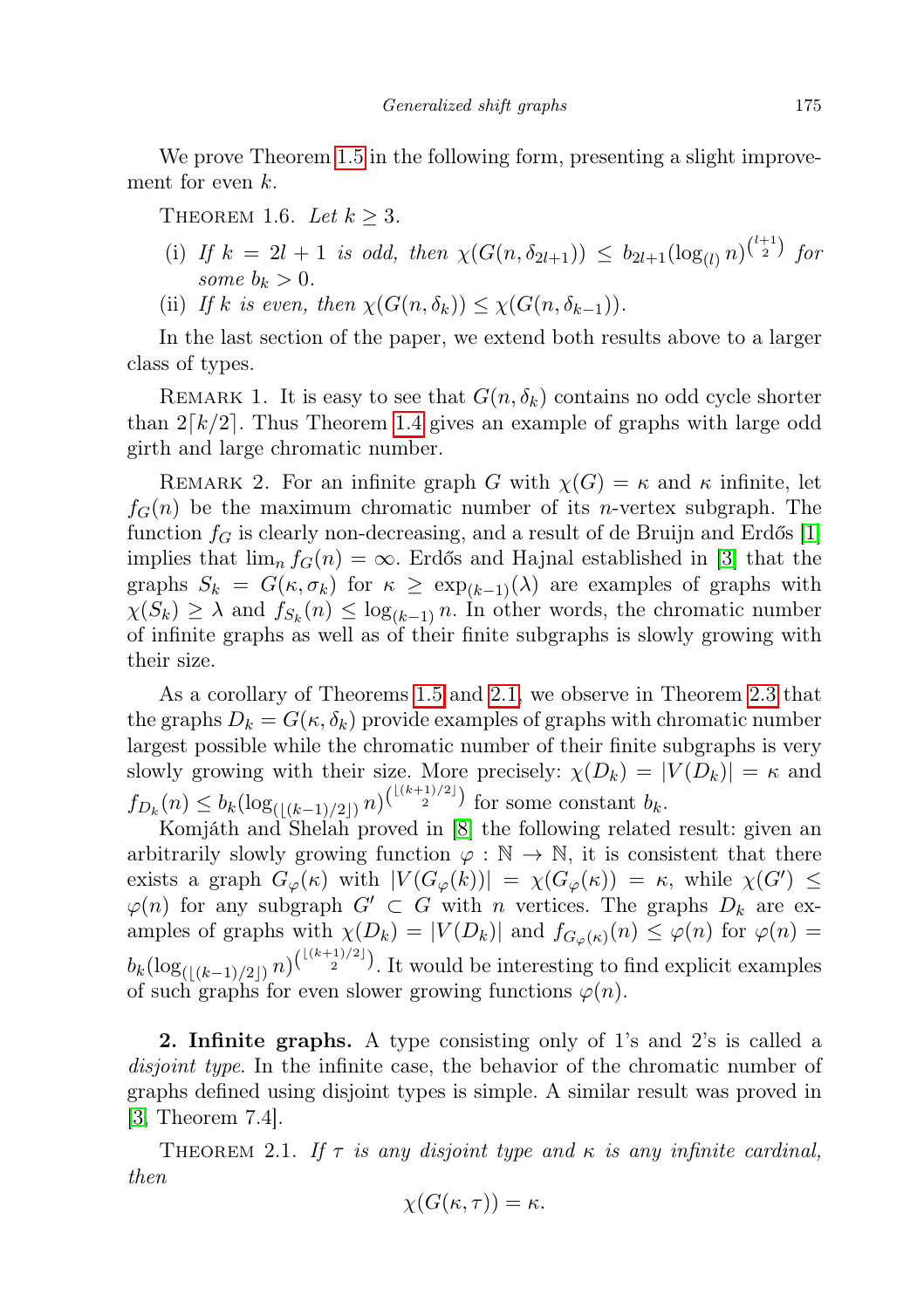Note that it is sufficient to prove the theorem for  $\kappa$  regular. Indeed, if  $\kappa$ is a singular cardinal then

$$
\kappa = \sup \{ \mu^+ : \mu < \kappa \},
$$

and assuming Theorem [2.1](#page-2-0) for regular cardinals we obtain

$$
\chi(G(\kappa,\tau)) \ge \sup_{\mu < \kappa} \chi(G(\mu^+,\tau)) = \kappa.
$$

For an infinite cardinal  $\kappa$ , a subset  $S \subset \kappa$  is said to be *cofinal* if it is unbounded in  $\kappa$ . We extend this notion to families of k-tuples the following way. For  $k = 1$ , a family S of singletons of  $\kappa$  is *cofinal* if  $\bigcup S$  is unbounded in  $\kappa$ . For  $k > 1$ , we say that a family of k-tuples of  $\kappa$  is *cofinal* if it satisfies the following two conditions:

- the set  $S_1 = \{a_1 : \exists \{a_1, \ldots, a_k\} \in S\}$  is cofinal in  $\kappa$ ;
- for every  $a_1 \in S_1$ , the set  $\{\{x_2, \ldots, x_k\} : \{a_1, x_2, x_3, \ldots, x_k\} \in S\}$  is a cofinal family of  $(k-1)$ -tuples.

<span id="page-3-0"></span>LEMMA 2.2. Let  $\kappa$  be an infinite regular cardinal. For any coloring  $\chi$ :  $[\kappa]^k \to \gamma$  of the k-tuples of  $\kappa$  using  $\gamma < \kappa$  colors, there exists a monochromatic cofinal family of k-tuples.

*Proof.* We use induction on k. For  $k = 1$ , this is clear since  $\gamma < \kappa$ . We assume the statement is true for  $k \geq 1$  and show it for  $k + 1$ . For every  $\alpha \in \kappa$  define  $f_{\alpha} : [\kappa]^k \to \gamma$  by setting  $f_{\alpha}(\beta_1, \ldots, \beta_k) = f(\alpha, \beta_1, \ldots, \beta_k)$ . By the induction hypothesis, there exists a monochromatic cofinal family  $S_{\alpha}$  of k-tuples for the coloring  $f_{\alpha}$ . Let  $c_{\alpha} \in \gamma$  be the color of the elements of  $S_{\alpha}$ . Since  $\gamma < \kappa$ , there exists  $A \subset \kappa$ ,  $|A| = \kappa$ , such that  $c_{\alpha}$  is the same for each  $\alpha \in A$ . Since  $|A| = \kappa$ , it is cofinal in  $\kappa$ , and the family

$$
\{(\alpha, a_2, \dots, a_k) : \alpha \in A \text{ and } (a_2, \dots, a_k) \in S_\alpha\}
$$

is a cofinal family of  $(k + 1)$ -tuples.

Theorem [2.1](#page-2-0) for a regular cardinal  $\kappa$  is an immediate consequence of the above lemma. Rather than giving a somewhat tedious and technical proof of the statement, we illustrate this with an example for  $\delta_3$ . The general case follows from a similar argument. Let  $\kappa$  be an infinite cardinal and let  $\chi : [\kappa]^3 \to \gamma$  be a coloring for some  $\gamma < \kappa$ . According to Lemma [2.2,](#page-3-0) there exists a monochromatic cofinal family S of 3-tuples for the coloring  $\chi$ . For every  $a_1 \in S_1$ , we define  $S_2^{(a_1)} = \{a_2 : \exists x_3 \text{ with } \{a_1, a_2, x_3\} \in S\}$ . For any  $a_1 \in S_1$  and  $a_2 \in S_2^{(a_1)}$  we define  $S_3^{(a_1,a_2)} = \{a_3 : \{a_1, a_2, a_3\} \in S\}.$ 

Note that because S is cofinal, all three sets  $S_1, S_2^{(a_1)}$  $S_3^{(a_1,a_2)}$  and  $S_3^{(a_1,a_2)}$  $a_3^{(a_1,a_2)}$  are unbounded. Choose  $a_1 \in S_1$  and  $a_2 \in S_2^{(a_1)}$  $a_2^{(a_1)}$  such that  $a_2 > a_1$ . Then select  $b_2 \in S_1$  such that  $b_2 > a_2$ , and then  $a_3 \in S_3^{(a_1,a_2)}$  $a_3^{(a_1,a_2)}$  satisfying  $a_3 > b_2$ . Finally, using again the cofinality of the family S, choose  $b_2 \in S_2^{(b_1)}$  $\frac{1}{2}^{\left(01\right)}$  and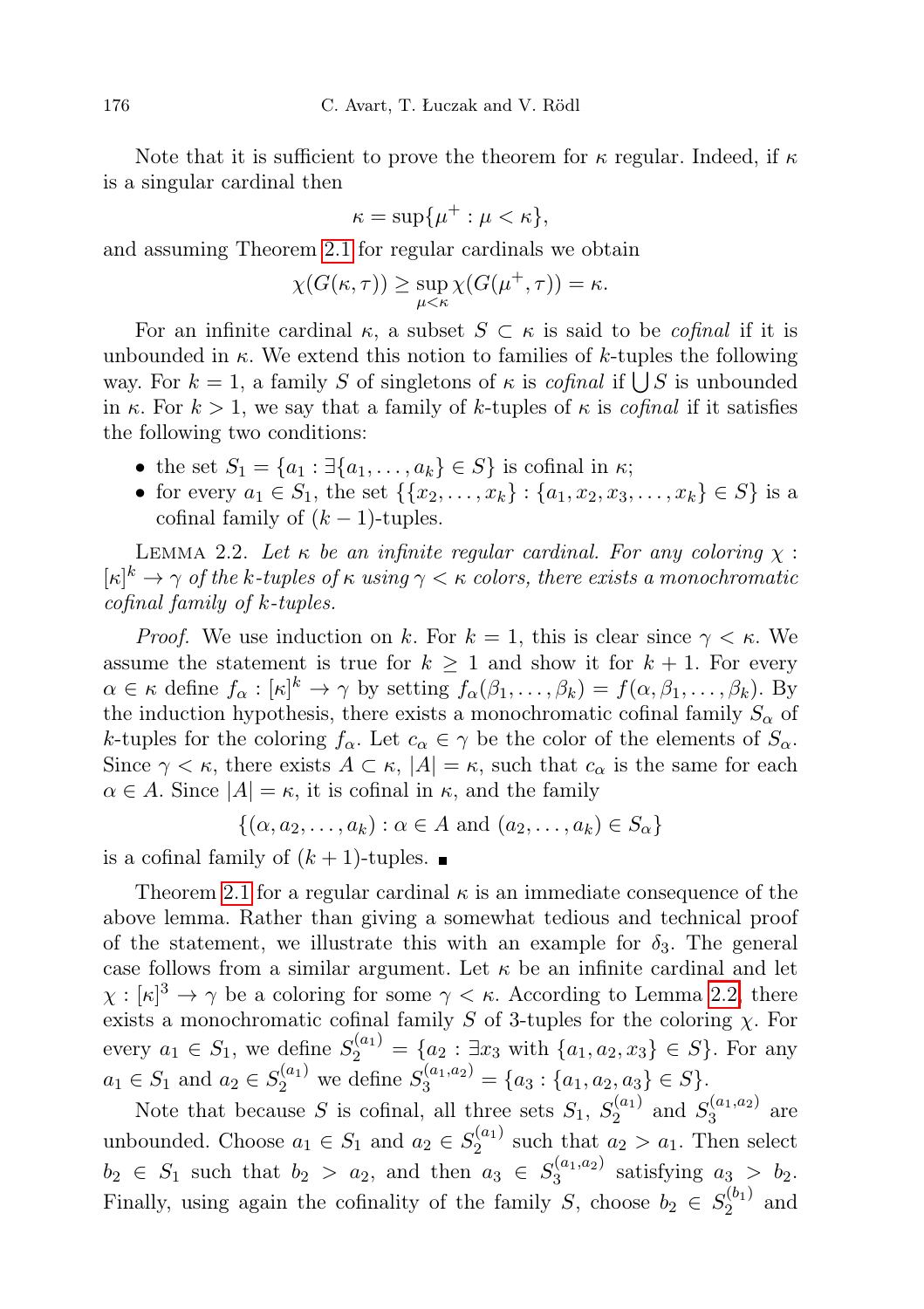$b_3 \in S_3^{(b_1,b_2)}$  $\{a_1, a_2, a_3\}$  and  $\{b_1, b_2, b_3\}$ satisfy  $a_1 < a_2 < b_1 < a_3 < b_2 < b_3$  and since they both belong to S they are of the same color. Consequently,  $\chi$  is not a proper coloring and  $\chi(\delta_3, \kappa) = \kappa$ .

The following theorem is a consequence of Theorems [1.4,](#page-1-1) [1.5](#page-1-0) and [2.1.](#page-2-0) It asserts that while the chromatic number of the graph  $G_{\delta_k,\kappa}$  is the same as its vertex size  $\kappa$ , a very different behavior is demonstrated by its finite subgraphs, the chromatic number of which grows only very slowly with their size.

<span id="page-4-0"></span>THEOREM 2.3. For any integer k and infinite cardinal  $\kappa$ , the graph  $D_k =$  $G(\kappa, \delta_k)$  has the following properties:

- (i)  $\chi(D_k) = |V(D_k)| = \kappa$ .
- (ii) For any finite subgraph  $G \subset D_k$ , there exists a constant  $a_k$  such that  $\chi(G) \leq a_k (\log_{(\lfloor (k-1)2 \rfloor)} |V(D_k)|)^{3^k}.$

*Proof.* Each element of  $V(G)$  is a k-set so that  $n = \bigcup V(G) \leq k|V(G)|$ . By Theorem [1.5,](#page-1-0) there exists a constant  $b_k > 0$  such that

$$
\chi(G) \le b_k (\log_{(\lfloor (k-1)/2 \rfloor)} n)^{\binom{\lfloor (k+1)/2 \rfloor}{2}} \le b_k (\log_{(\lfloor (k-1)/2 \rfloor)} k |V(G)|)^{\binom{\lfloor (k+1)/2 \rfloor}{2}}
$$
  

$$
\le a_k (\log_{\lfloor (k-1)/2 \rfloor} |V(G)|)^{\binom{\lfloor (k+1)/2 \rfloor}{2}}
$$

for an appropriately chosen  $a_k > b_k$ .

We remark that if S is a totally ordered set with  $|S| = \kappa$ , then the chromatic number of a naturally defined  $G(S, \tau)$  does not have to satisfy  $\chi(G(\kappa,\tau))=\chi(G(S,\tau)).$ 

Indeed, for an infinite cardinal  $\alpha$  let us consider the set S of functions  $f: \alpha \to \{0,1\}$  with the lexicographical order. Let us color a triple  $(f_1 \lt f_2)$  $f_2 < f_3$ ) by a pair  $(a, \ell)$ , where a is the minimum element of  $\alpha$  for which the three values  $f_1(a)$ ,  $f_2(a)$ ,  $f_3(a)$  are not all the same (i.e.  $f_1(a) = 0$  while  $f_3(a) = 1$ , and  $\ell = f_2(a)$ . It is easy to see that it is a proper coloring of  $G(S, \delta_3)$  and so  $\chi(G(S, \delta_3)) \leq \alpha$  while Theorem [2.1](#page-2-0) states that

$$
\chi(G(|S|, \delta_3)) = 2^{\alpha} > \chi(G(S, \delta_3)).
$$

On the other hand, assuming GCH, any totally ordered set of size  $\kappa^+$ contains a subset of size  $\kappa$  which is either well ordered or its reverse is well ordered. Consequently,  $\chi(G(S,\tau)) \geq \kappa$  for any disjoint type  $\tau$  and any totally ordered set S with  $|S| = \kappa^+$ .

**3. Proof of Theorem [1.4.](#page-1-1)** We say that the disjoint type  $\tau$  is *simple* if when reading it from left to right it is possible to group it into disjoint blocks of the form  $1 \dots 12 \dots 2$  or  $2 \dots 21 \dots 1$  (each with the same number of 1's and 2's). Here is a precise definition of a simple type.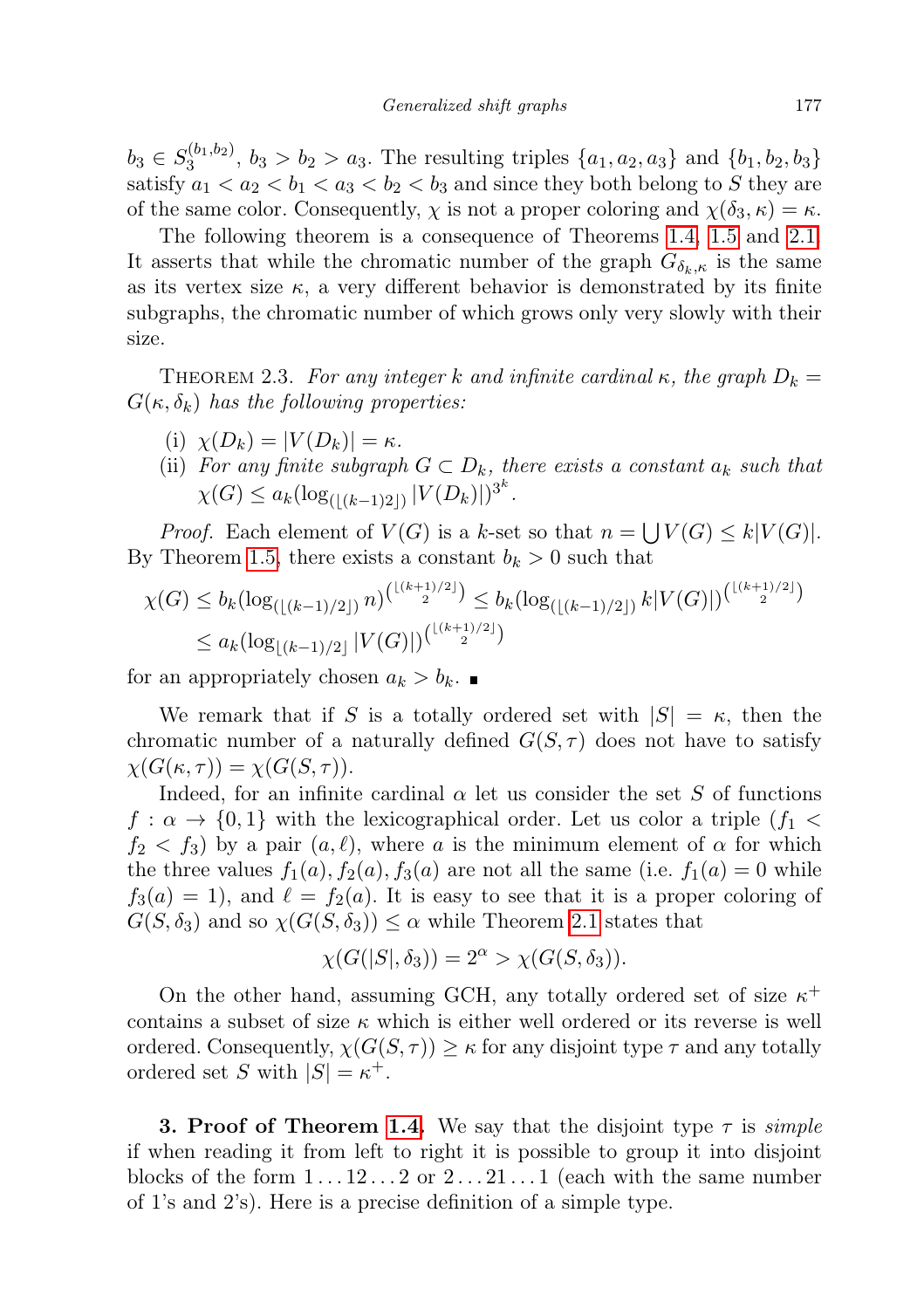DEFINITION 3.1. A disjoint type  $\tau = (\tau_1, \ldots, \tau_l)$  is simple if there exists a partition of [1, *l*] into intervals  $I_1, \ldots, I_m$ , each of even length,  $|I_j| = 2l_j$ ,  $j = 1, \ldots, m$  (with m possibly equal to 1), and so that for each  $j = 1, \ldots, m$ ,  $(\tau_i)_{i \in I_j}$  is a sequence of  $l_j$  1's followed by  $l_j$  2's or vice versa, i.e.  $(\tau_i)_{i \in I_j}$  is either  $(1, \ldots, 1, 2, \ldots, 2)$  or  $(2, \ldots, 2, 1, \ldots, 1)$ .

EXAMPLE. The type 112221222111 is simple with  $m = 3$  and  $l_1 = 2$ ,  $l_2 = 1$  and  $l_3 = 3$ , since it can be split into the following three groups:

## 1122 21 222111.

<span id="page-5-0"></span>PROPOSITION 3.2. If  $\tau$  is a simple type of width k, then  $\chi(G(n,\tau)) =$  $\lfloor n/k \rfloor$ .

*Proof.* Fix a simple type  $\tau$  of width k and let  $X, Y \in [n]^k$ . First observe that if  $\tau(X, Y) = \tau(Y, Z) = \tau$  then also  $\tau(X, Z) = \tau$ . Consequently, the relation  $\prec$  on  $\binom{[n]}{k}$  ${k \choose k}$ , defined by  $X \prec Y$  if and only if  $\tau(X, Y) = \tau$ , is a partial order. Then  $G(n, \tau)$  is the comparability graph of the partial order  $\prec$ , which implies that it is perfect (see Dilworth [\[2\]](#page-25-5)). Thus, in order to determine  $\chi(G(n,\tau))$ , it is sufficient to find the largest clique.

We will show that the largest clique in  $G(n, \tau)$  is of size  $\lfloor n/k \rfloor$ . Since the vertices of a clique in  $G(n, \tau)$  are disjoint k-tuples, there are no cliques of size larger than  $\lfloor n/k \rfloor$ . Consequently, we just need to show the existence of a clique of size  $n/k$ . Since the size of the largest clique can only decrease in a subgraph, we can assume that  $k$  divides  $n$ .

To avoid tedious notation, instead of giving a formal proof of a general case we outline it for a special case. The argument can be mimicked for all other simple types. We will work with the simple type  $\tau = 1122$  21 222111 of width  $k = 6$ . Consider the following partition of n into three parts:



The partition classes correspond respectively to the blocks 1122, 21 and 222111 of the simple type  $\tau$  and are of sizes proportional to the length of each block. In each block we embed a monotone sequence of numbers as shown in the following picture:

$$
\left|\n \begin{array}{ccc}\n 112233\dots & \dots & 321 \\
 \hline\n & & & \\
 \hline\n & & & \\
 \hline\n & & & \\
 \hline\n & & & \\
 \hline\n & & & \\
 \hline\n & & & \\
 \hline\n & & & \\
 \hline\n & & & \\
 \hline\n & & & \\
 \hline\n & & & \\
 \hline\n & & & \\
 \hline\n & & & \\
 \hline\n & & & \\
 \hline\n & & & \\
 \hline\n & & & \\
 \hline\n & & & \\
 \hline\n & & & \\
 \hline\n & & & \\
 \hline\n & & & \\
 \hline\n & & & \\
 \hline\n & & & \\
 \hline\n & & & \\
 \hline\n & & & \\
 \hline\n & & & \\
 \hline\n & & & \\
 \hline\n & & & \\
 \hline\n & & & \\
 \hline\n & & & \\
 \hline\n & & & \\
 \hline\n & & & \\
 \hline\n & & & \\
 \hline\n & & & \\
 \hline\n & & & \\
 \hline\n & & & \\
 \hline\n & & & \\
 \hline\n & & & \\
 \hline\n & & & \\
 \hline\n & & & & \\
 \hline\n & & & & \\
 \hline\n & & & & \\
 \hline\n & & & & \\
 \hline\n & & & & \\
 \hline\n & & & & \\
 \hline\n & & & & \\
 \hline\n & & & & \\
 \hline\n & & & & \\
 \hline\n & & & & \\
 \hline\n & & & & \\
 \hline\n & & & & \\
 \hline\n & &
$$

It is easy to see that the 6-tuples of vertices with the same label form a clique of size  $n/6$ .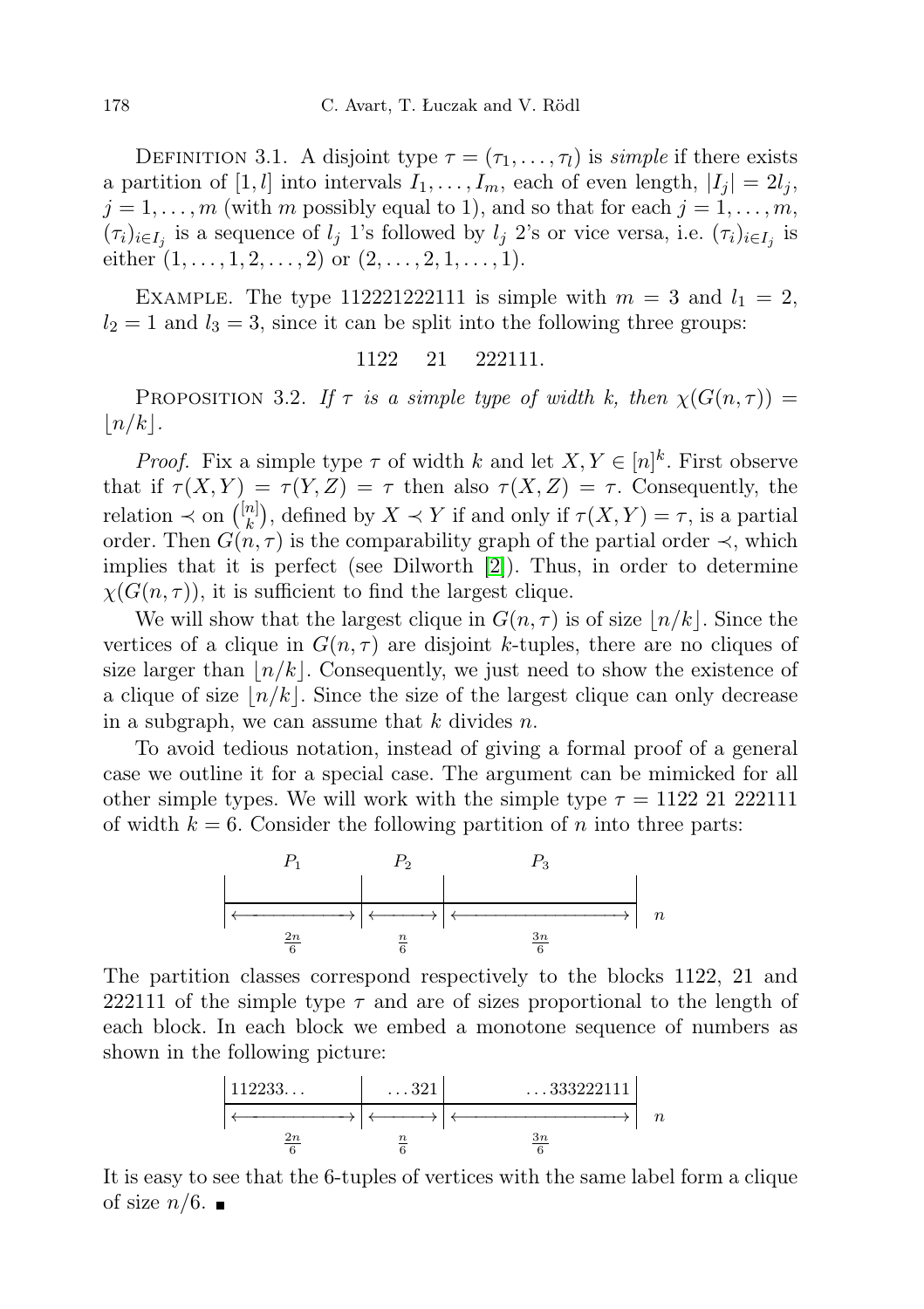Before giving a proof to Theorem [1.4](#page-1-1) we introduce some definitions and prove a few auxiliary results.

DEFINITION 3.3. Given two types  $\tau = \tau_1 \dots \tau_l$  and  $\tau' = \tau'_1 \dots \tau'_{l'}$ , the concatenation  $\tau_1 \dots \tau_l \tau'_1 \dots \tau'_{l'}$  will be denoted by  $\tau \tau'$ .

DEFINITION 3.4. A type which cannot be written as a concatenation of two types is called *irreducible*.

In other words, irreducible types starting with 1 are those types  $\tau_1 \dots \tau_l$ such that for any  $j < l$  the number of 1's exceeds the numbers of 2's in  ${\tau_1 \dots \tau_j}$ . For example, 112122 is irreducible while 11212212 is not since it is the concatenation of 112122 and 12. Note that if in a type  $\tau'$  we switch the occurrences of 1's and 2's we obtain a type  $\tau''$  with the property that  $G(n, \tau') \simeq G(n, \tau'')$ . Since it may be convenient to have a 1-1 relationship between graphs and types, we will usually assume that each type begins with 1 (or possibly 3). However we cannot make this assumption in the above definition since the graphs  $G(n, \tau \tau')$  and  $G(n, \tau \tau'')$  do not have to be isomorphic. For example, setting  $\tau = \tau' = 12$  and hence  $\tau'' = 21$  yields the graphs  $G(n, 1212)$  and  $G(n, 1221)$  which are not isomorphic (the latter has vertices of higher degree than any vertex in the former).

DEFINITION 3.5. Given a disjoint type  $\tau = \tau_1 \dots \tau_{2k}$ , let  $t_1^{(1)} < \dots < t_k^{(1)}$ be the indices of the 1's, i.e.

$$
\tau_{t_i^{(1)}}=1,\quad \ 1\leq i\leq k.
$$

Similarly let  $t_1^{(2)}$  <  $\cdots$  <  $t_k^{(2)}$  be the indices of the 2's. We also set  $T_1$  =  $T_1(\tau) = \{t_1^{(1)}\}$  $\{t_1^{(1)}, \ldots, t_k^{(1)}\}$  and  $T_2 = T_2(\tau) = \{t_1^{(2)}\}$  $t_1^{(2)}, \ldots, t_k^{(2)}\}.$ 

DEFINITION 3.6. Let  $\tau$  be a disjoint type of width k and  $S \subseteq \{1, \ldots, k\}$ . Then  $\tau^S$  is the type obtained by deleting  $\tau_{t_i^{(1)}}$  and  $\tau_{t_i^{(2)}}$  from  $\tau$  for every  $i \notin S$ . Any type of this kind is called a *subtype* of  $\tau$ .

In other words, if  $\tau$  describes the position of the sets  $A = \{a_1, \ldots, a_k\}_<$ and  $B = \{b_1, \ldots, b_k\}_\lt$ , then  $\tau^S$  describes the position of the sets  $A' =$  ${a_i : i \in S}$  and  $B' = {b_i : i \in S}$ . For example, if  $\tau = 12211122$ , then  $\tau^{\{2,3\}} = 2112$  and  $\tau^{\{1,3,4\}} = 121122$ .

<span id="page-6-0"></span>LEMMA 3.7. If  $\rho$  is a subtype of  $\tau$ , then for every integer n,

$$
\chi(G(n,\tau)) \leq \chi(G(n,\rho)).
$$

*Proof.* Fix a type  $\tau$  of width k and let  $\rho = \tau^S$  for some proper  $S \subseteq \{1, \ldots, k\}$ . Assume moreover that we are given a proper coloring  $\varphi: V(G(n,\rho)) \to [c]$  of  $G(n,\rho)$ . For every vertex  $v = \{v_1, \ldots, v_k\}_\mathcal{S}$  of  $G(n,\tau)$ , let  $v^S = \{v_i : i \in S\}$ . The mapping  $f : V(G(n,\tau)) \to V(G(n,\rho))$ defined by  $f(v) = v^S$  is a homomorphism. Indeed we can easily check that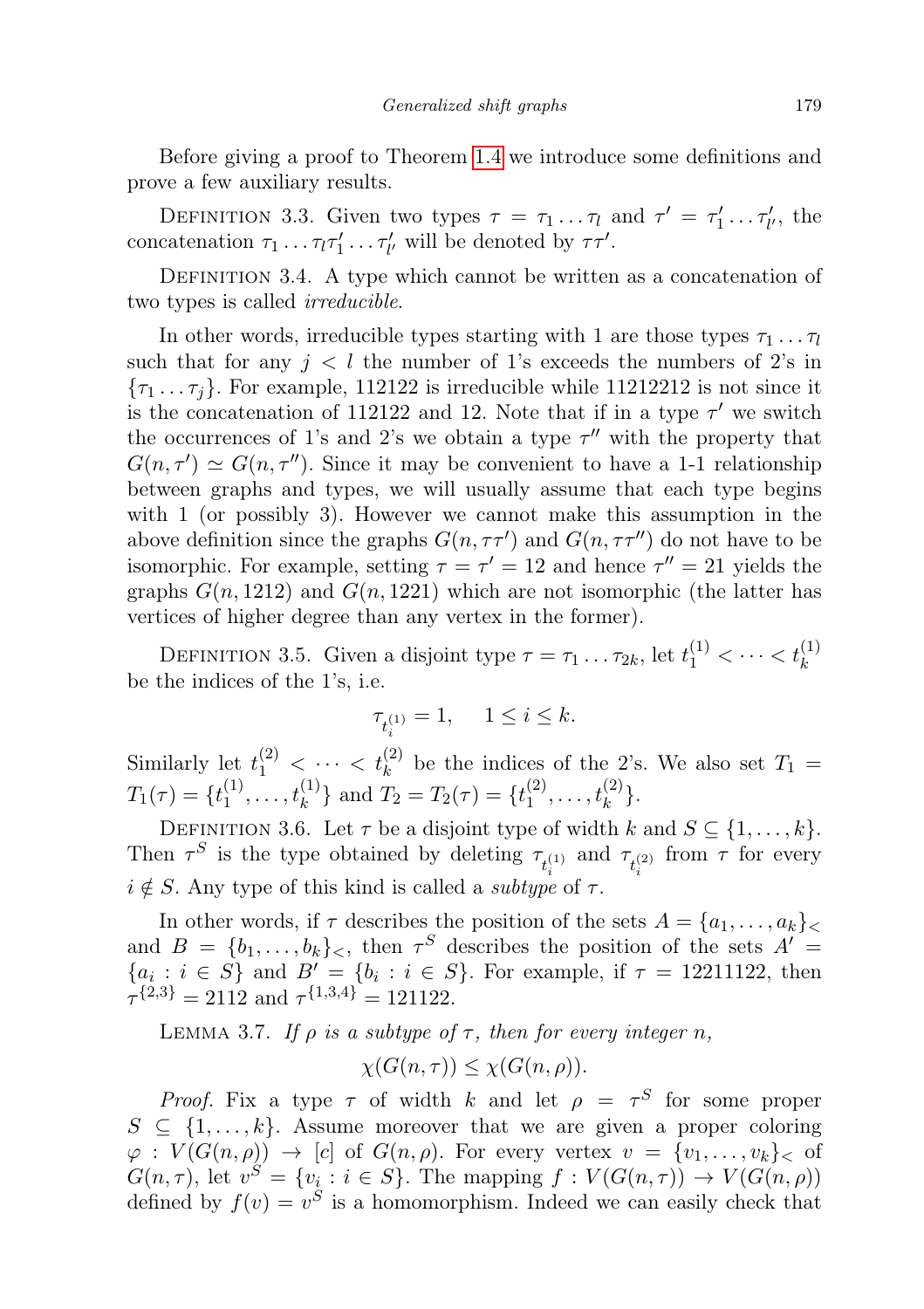if the type  $\tau(v, w)$  is  $\tau$ , then  $\rho = \tau(v^S, w^S)$ . Consequently, the mapping  $\varphi \circ f : V(G(n, \tau)) \to [c]$  defined by  $\varphi \circ f(v) = \varphi(f(v))$  is a proper coloring.

<span id="page-7-0"></span>LEMMA 3.8. For  $n \ge 6$ ,  $\chi(G(n, \delta_3)) \le 2 \log_2 n$ .

*Proof.* Since  $\chi(G(6, \delta_3)) = 2$ , the statement is true for  $n = 6$ . We use induction for  $n > 6$ . Suppose the statement is true for the integer n and that  $\chi$  is a proper coloring of  $G(\delta_3, n)$  using  $2 \log_2 n$  colors. We give a proper coloring  $\bar{\chi}$  of  $G(2n, \delta_3)$  using two additional colors  $c_1$  and  $c_2$ . Setting  $A =$  $[1, n]$  and  $B = [n + 1, 2n]$  we color the triples of the form  $(a, a, a)$  using the coloring  $\chi$  and similarly the triples of the form  $(b, b, b)$ . We color all triples of the form  $(a, a, b)$  using the new color  $c_1$  and all the triples of the form  $(a, b, b)$ using the new color  $c_2$ . Observe that the type of any two  $(a, a, b)$  triples is never  $\delta_3$  and that the same holds for any  $(a, b, b)$  triples. Consequently, the new coloring is a proper coloring as well.

We have just showed that if  $2^k 3 < n \leq 2^{k+1} 3$ , then  $\chi(G(n, \delta_k)) = 2k + 2$ . Consequently,  $\chi(G(n, \delta_k)) \leq 2\lceil \log_2 n/3 \rceil \leq 2\log_2 n$ .

Combined with Proposition [3.2,](#page-5-0) the next proposition shows that for a disjoint type  $\tau$ , the chromatic number either grows linearly with n, or is bounded by a logarithm.

PROPOSITION 3.9. A disjoint type  $\tau$  is either simple, or  $\chi(G(n,\tau)) \leq$  $2 \log_2 n$ .

*Proof.* Let  $\tau$  be a non-simple type. We can write  $\tau = l\tau'$  where l is a simple type of maximal length (possibly empty, in which case  $\tau = \tau'$ ). Assuming that  $\tau'$  begins with 1,  $\tau'$  must be of the following form:

$$
1 \ldots 12 \ldots 21 \ldots
$$

where the initial string of 1's is of length a and the following string of 2's is of length b. Since l is simple of maximum length, we have  $b < a$ . Let  $S = \{1, a, a+1\}$ . Since  $a < b$ , the following represents the type  $\tau'$  where the 1's and 2's of indices in S are respectively boxed and circled:

$$
[1]\dots[1] \bigcirc \dots 2[1]\dots \bigcirc \dots \bigcirc \dots
$$

From the above picture, it is clear that the subtype  $\tau^{\prime S}$  is 112122, and by Lemma [3.7,](#page-6-0)  $\chi(G(\tau', n)) \leq \chi(G(112122, n)) \leq 2 \log_2 n$ , the last equality following from Lemma [3.8.](#page-7-0)

The next proposition is a strengthening of Theorem [1.4](#page-1-1) for irreducible disjoint types.

<span id="page-7-1"></span>PROPOSITION 3.10. For each irreducible disjoint type  $\tau$  of width k there exists a positive integer  $m(\tau) = m \leq (k+1)/2$  such that

$$
\chi(G(n,\tau)) \ge \log_{(m-1)} \frac{n}{(2k)^m}.
$$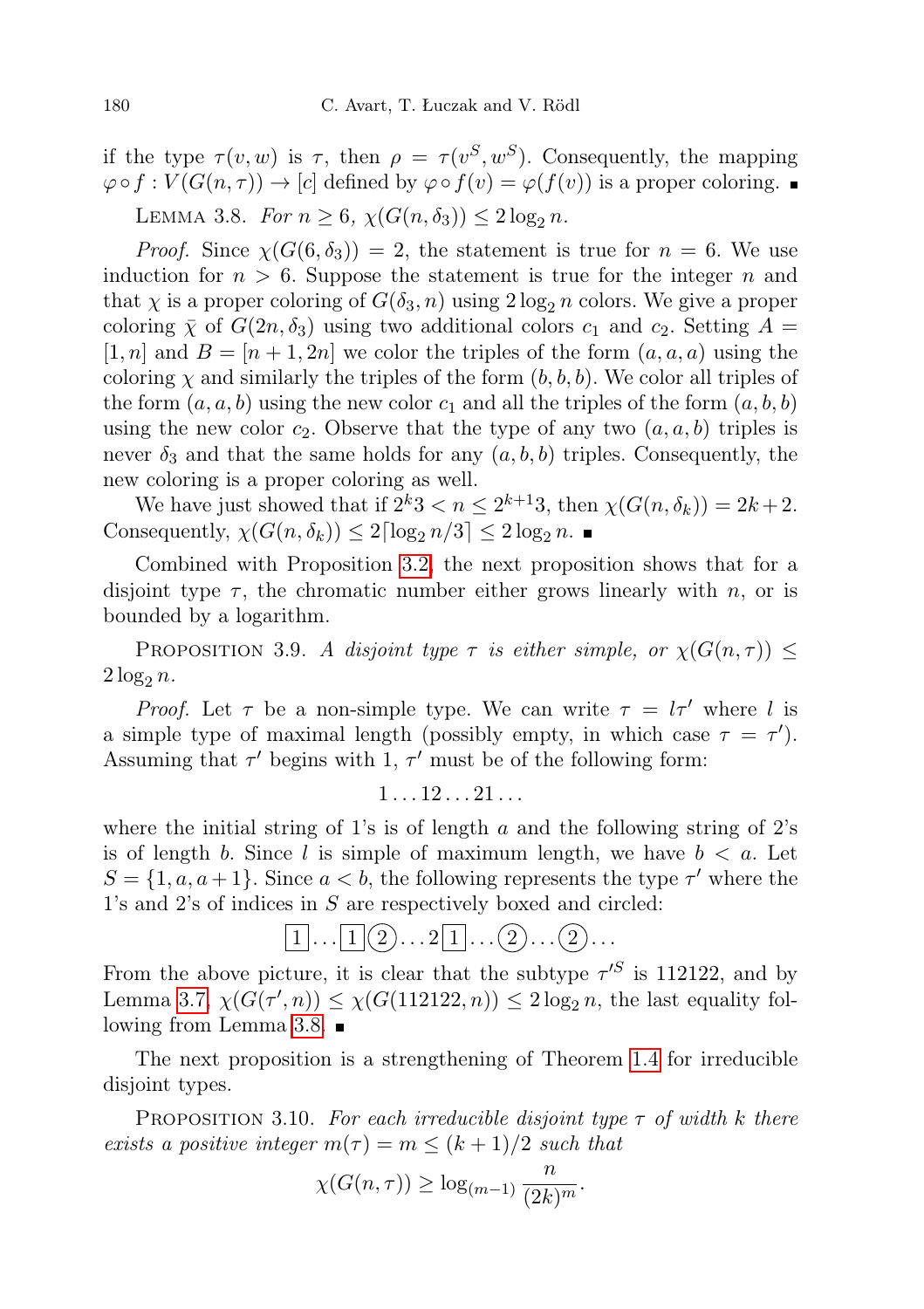*Proof.* Let us assume that the type  $\tau$  begins with 1. We define for some integer  $m = m(\tau)$  a partition  $P_1 \cup \cdots \cup P_{m+1} = [1, 2k]$  into sets of consecutive integers as follows. Let  $P_1 = [1, p_1]$ , where  $p_1$  is the size of the maximal consecutive block of 1's. In other words,  $p_1$  is the largest integer satisfying  $\tau_1 = \tau_2 = \cdots = \tau_{p_1} = 1$ . Set  $P_2$  to be the largest consecutive set of indices following  $P_1$  and with as many 2's in as there are 1's in  $P_1$ . In other words,  $P_2 = [p_1 + 1, p_2]$ , where  $p_2$  is the largest integer such that  $|\{\tau_{p_1+1}, \tau_{p_1+2}, \ldots, \tau_{p_2}\} \cap T_2| = |P_1|$ . We then define  $P_3 = [p_2+1, p_3]$  similarly:  $p_3$  is the largest integer such that  $|\{\tau_{p_2+1}, \tau_{p_2+2}, \ldots, \tau_{p_3}\} \cap T_2| = |P_2|$ . And by induction  $P_{m+1} = [p_m + 1, p_{m+1}]$  with  $p_{m+1}$  the largest integer such that  $|\{\tau_{p_m+1}, \tau_m + 2, \ldots, \tau_{p_{m+1}}\} \cap T_2| = |P_m|$ . For example, for the type 1121112121212222 the partition looks as follows:

$$
\begin{array}{ccc}\nP_1 & P_2 & P_3 & P_4 \\
\longleftrightarrow & \longleftrightarrow & \longleftrightarrow \\
11 & 211121 & 212122 & 22\n\end{array}
$$

Note that by construction  $|P_i \cap T_1| = |P_{i+1} \cap T_2|, 1 \leq i \leq m$ , and that due to the maximality of  $p_i$ , each  $P_i$  for  $i \geq 2$  begins with a 2.

CLAIM 3.11. For every  $1 \le i \le m-1$ ,  $|P_i \cap T_1| \ge 2$ .

*Proof.* If not, let  $1 \leq i_0 \leq m-1$  be the smallest integer such that  $|P_{i_0} \cap T_1| = 1$ . Note that by construction,

$$
|(P_1 \cup P_2 \cup \cdots \cup P_{i_0}) \cap T_1| = |(P_2 \cup P_3 \cup \cdots \cup P_{i_0+1}) \cap T_2|
$$
  
= |(P\_2 \cup P\_3 \cup \cdots \cup P\_{i\_0}) \cap T\_2| + 1.

In other words, the number of 1's in the first  $p_1 + \cdots + p_{i_0}$  entries is exactly one more than the number of 2's. As noted earlier, each  $P_i$  for  $i \geq 2$  begins with a 2, i.e.  $\tau_{1+p_1+\cdots+p_{i_0}} = 2$ . Consequently, the number of 1's in the first  $1+p_1+p_2+\cdots+p_{i_0}$  entries is the same as the number of 2's, contradicting the assumption that  $\tau$  is irreducible.

By the claim above and the fact that  $|P_i \cap T_1| = |P_{i+1} \cap T_2|$  for  $1 \leq i \leq m$ , we conclude that  $|P_i \cap T_2| \geq 2$  for  $2 \leq i \leq m$ , and consequently  $P_1$  contains at least two elements,  $P_2$  through  $P_{m-1}$  at least four elements,  $P_m$  (which contains at least one 1) at least three and  $P_{m+1}$  at least one. In particular, we have  $2 + 4(m - 2) + 3 + 1 \leq 2k$ , where k is the length of the type  $\tau$ , i.e.

<span id="page-8-0"></span>
$$
(1) \t\t\t m \leq \frac{k+1}{2}.
$$

<span id="page-8-1"></span>REMARK 3.12. In [\(1\)](#page-8-0) above, equality can be achieved in the case  $P_1$ contains exactly two elements,  $P_2$  through  $P_{m-1}$  exactly four elements,  $P_m$ exactly three and  $P_{m+1}$  exactly one.

Set  $r = (2k)^m$  (which, as we will see shortly, is a bit wasteful). We are going to find an embedding  $\varphi: G(n, \sigma_m) \to G(rn, \tau)$  which will establish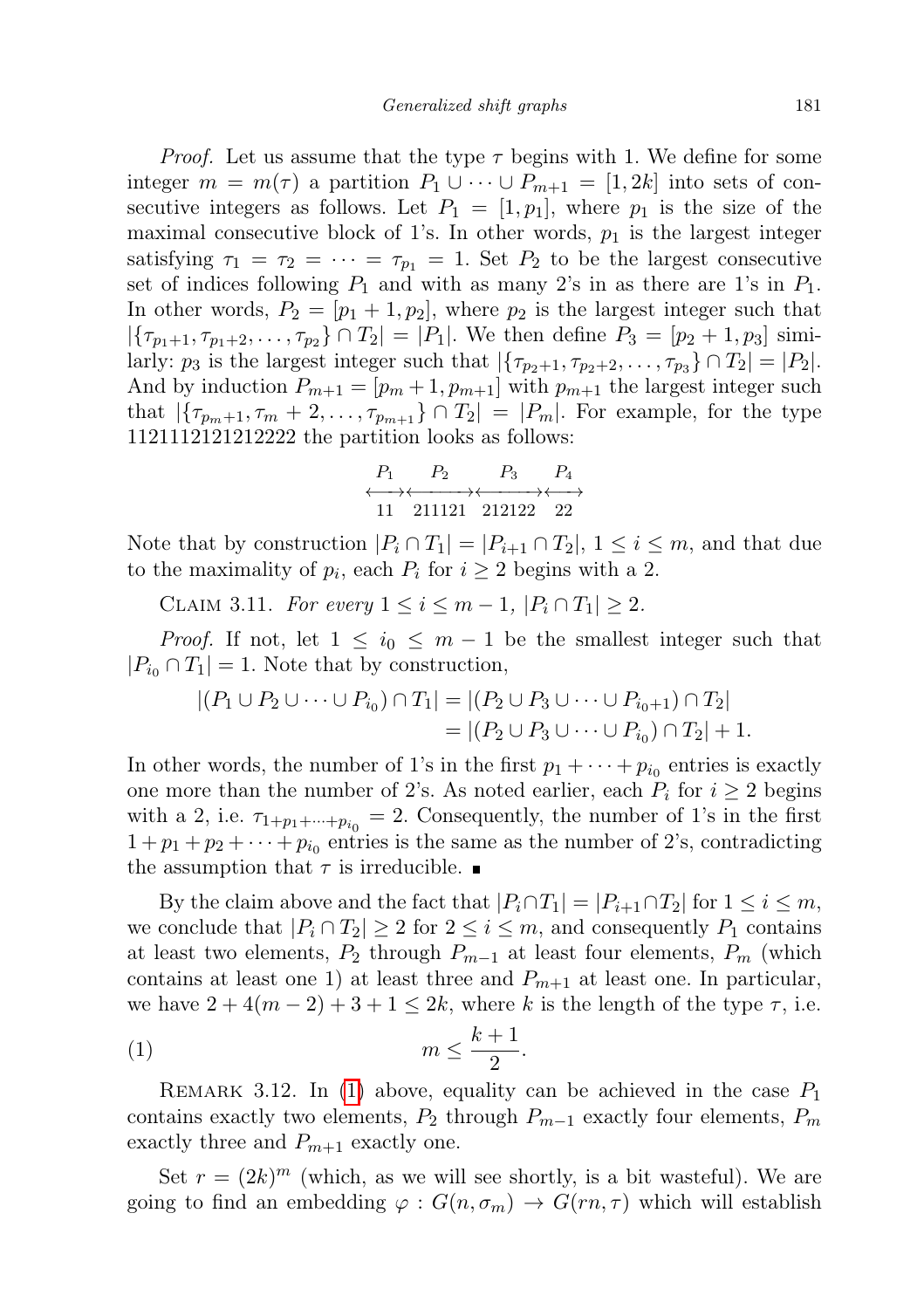that  $\chi(G(nr,\tau)) \geq \chi(G(n,\sigma_m))$ . To this end we divide [rn] into n consecutive intervals  $A_1, \ldots, A_n$ ,  $|A_i| = r$  for all  $i = 1, \ldots, n$ , and for each m-tuple  $A_{i_1}, \ldots, A_{i_m}$  define  $B_{i_j} \subset A_{i_j}, j = 1, \ldots, m$ , with  $|\bigcup_{j=1}^m B_{i_j}| = k$  so that  $\varphi: \{i_1, \ldots, i_m\} \to \bigcup_{j=1}^{m} B_{i_j}$  gives the desired embedding.

Although the idea behind defining the  $B_{i_j}$ 's is simple, the formal description will require some more definitions. We will find it convenient to imagine a linear order on each of the intervals  $A_i$ ,  $i = 1, \ldots, n$ , as a lexicographic order of m-tuples over the alphabet  $\{0, 1, \ldots, 2k-1\}$ . (Recall  $r = (2k)^m$ .) To this end we introduce  $Q(2k, m)$  to be the set of lexicographically ordered m-tuples over  $\{0, 1, \ldots, 2k-1\}$  and let  $Q^j(2k, m) \subset Q(2k, m)$  be the set of those m-tuples that have zeroes on entries  $j + 1, j + 2, \ldots, m$ .

We define m subsets  $Q_1, \ldots, Q_m$  of  $Q(2k, m)$  that will be used in the definition of the  $B_{i_j}$ 's,  $j = 1, \ldots, m$ . Recalling the partition  $P_1 \cup \cdots \cup P_{m+1}$  $=[2k]$  considered above let

$$
Q_1 = \{(1,0,\ldots,0), (2,0,\ldots,0),\ldots, (|P_1|,0,\ldots,0)\} \subset Q^1(2k,m).
$$

Suppose that  $Q_j \subset Q^j(2k, m)$  was already defined and that  $|Q_j| = |P_j \cap T_1|$ . In order to define  $Q_{j+1}$  we first identify the 2's in  $P_{j+1} \cap T_2$  with the elements of  $Q_i$  (observe that this is possible in view of the fact that  $|Q_i| = |P_i \cap T_1|$  $|P_{j+1} \cap T_2|$ . Let  $Q_{j+1} \subset Q^{j+1}(2k, m+1)$  be a set of vectors whose order type with respect to  $Q_i$  (by identifying  $Q_{i+1}$  with the 1's and  $Q_i$  with the 2's) will be identical to the order type of the 2's and 1's in  $P_{j+1}$ . Observe that this set exists due to the fact that between any two elements of  $Q_i$  there are enough (precisely 2k) elements of  $Q^{j+1}(2k, m+1)$ .

Having defined the sets  $Q_1, \ldots, Q_m$  we can now establish the promised embedding  $\{i_1, \ldots, i_m\} \to \bigcup_{j=1}^m B_{i_j}$ . Recall that each of the intervals  $A_{i_1}$ ,  $\dots$ ,  $A_{i_m}$  has length  $r = (2k)^m$ , therefore its elements can be identified with the elements of  $Q(2k, m)$  respecting the order of each of the intervals and lexicographic order of  $Q(2k, m)$ . For  $j = 1, \ldots, m$ , let  $B_{i_j} \subset A_{i_j}$  be the sets of precisely those elements which correspond to  $Q_j$ . With this definition, one can verify that  $\{i_1, \ldots, i_m\} \to \bigcup_{j=1}^m B_{i_j}$  is an embedding as required.

*Proof of Theorem [1.4.](#page-1-1)* In the proof above, for an irreducible type  $\tau$  we construct an embedding of  $G(n(2k)^{-m}, \sigma_{m(\tau)})$  into  $G(n, \tau)$ , thus showing a lower bound on the chromatic number of  $G(n, \tau)$ . Next we consider the simplest reducible disjoint case, i.e.  $\tau = \tau_1 \tau_2$  is a type of width k with  $\tau_1$ and  $\tau_2$  irreducible. Let  $k_1$  and  $k_2$   $(k_1 + k_2 = k)$  be the width of  $\tau_1$  and  $\tau_2$ respectively. Set  $c_1 = (2k_1)^{-m_1}$ ,  $c_2 = (2k_2)^{-m_2}$  and  $n_1 = c_1 n$ ,  $n_2 = c_2 n$ . Consider the graphs  $G(n, \tau_1)$ ,  $G(n, \tau_2)$  and let  $G(n, \tau_1) \times G(n, \tau_2)$  be a graph formed by k-tuples K of [1, 2n] with  $K \cap [n] = k_1$  and such that  $K, K'$  form an edge in the product graph if and only if both  $(K \cap [n], K' \cap [n]) \in G(n, \tau_1)$ and  $(K - n \cap [n], K' - n \cap [n]) \in G(n, \tau_2)$  (here  $K - n = \{x, x + n \in K\}$ ).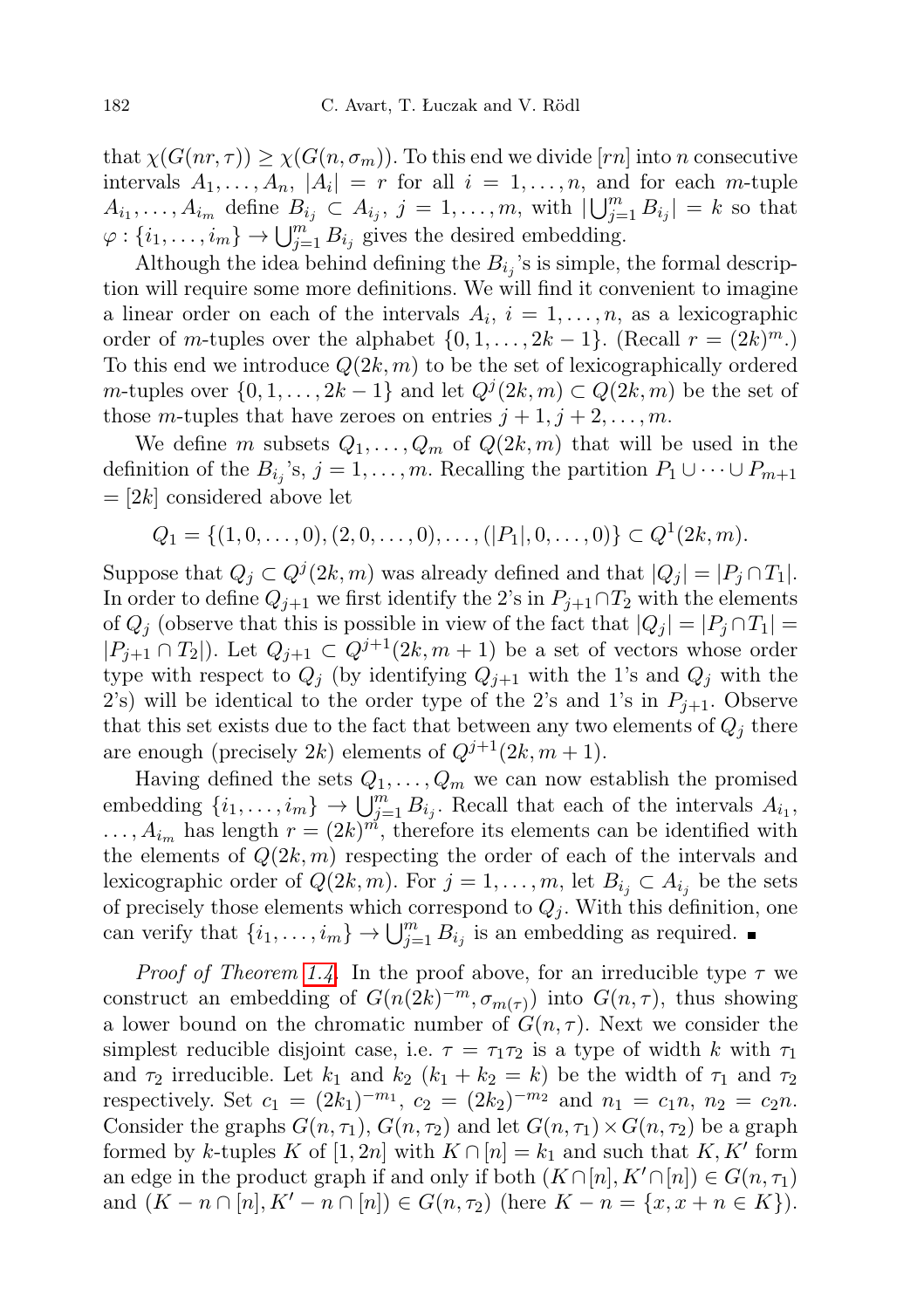Clearly there is an embedding  $G(n, \tau_1) \times G(n, \tau_2) \rightarrow G(2n, \tau)$ . Since  $\tau_1, \tau_2$ are irreducible it follows that there is an embedding

<span id="page-10-1"></span>(2) 
$$
G(n_1, \sigma_{m_1}) \times G(n_2, \sigma_{m_2}) \to G(n, \tau_1) \times G(n, \tau_2).
$$

Without loss of generality, we assume now that  $m_1 \geq m_2$ . We will show that there is an embedding

(3) 
$$
G(n_1, \sigma_{m_1}) \rightarrow G(n_1, \sigma_{m_1}) \times G(n_2, \sigma_{m_2}).
$$

In order to observe [\(3\)](#page-10-0), to each  $m_1$ -tuple  $i_1, \ldots, i_{m_1}$  assign the  $m_1+m_2$ -tuple

<span id="page-10-0"></span> $i_1, i_2, \ldots, i_{m_1}, i_1 + n, i_2 + n, \ldots, i_{m_2} + n.$ 

Indeed, if  $\{i_1, \ldots, i_{m_1}\}\$ and  $\{j_1, \ldots, j_{m_1}\}\$ are joined in  $G(n_1, \sigma_{m_1})$ , then  $i_2 = j_1, \ldots, i_{m_1} = j_{m_1-1}$  and hence  $i_1, \ldots, i_{m_2}$  and  $j_1, \ldots, j_{m_2}$  are joined in  $G(n_2, \sigma_{m_2})$ , establishing the required embedding.

By  $(2)$  and  $(3)$ ,

$$
\chi(G(2n,\tau)) \geq \chi(G(n_1,\sigma_{m_1})).
$$

Since  $m_1 - 1 \le (k_1 - 1)/2 \le (k - 1)/2$ , Proposition [3.10](#page-7-1) implies that  $\chi(G(2n,\tau)) \geq \log_{(\frac{k-1}{2})} n_1.$ 

Thus, since  $k \geq 3$  and  $n_1 = c_1 n$  for large n we have

$$
\chi(G(2n,\tau)) \ge (1+o(1))\log_{(\lfloor (k-1)/2\rfloor)} n = (1+o(1))\log_{(\lfloor (k-1)/2\rfloor)} 2n.
$$

<span id="page-10-2"></span>Following this, a similar reasoning to the case  $t = 2$  shows that

(4) 
$$
\chi(G(n,\tau)) \ge (1+o(1)) \log_{(m-1)} \frac{n}{(2k)^m}.
$$

Finally, note that by Remark [3.12,](#page-8-1) if  $\tau$  is any irreducible type of length k then  $m(\tau) \leq m(\delta_k)$ . Similarly, in order to achieve the lowest lower bound in [\(4\)](#page-10-2),  $m = \max\{m(\tau_i): 1 \leq i \leq t\}$  has to be largest. Since  $m(\tau_i)$  is at most  $m(\delta_{k_i})$ , it is easily seen that m is largest when  $t = 1$  and  $\tau = \delta_k$ , proving

$$
\chi(G(n,\tau)) \ge (1 + o(1)) \log_{(|(k-1)/2|)} n.
$$

4. Proof of Theorem [1.5.](#page-1-0) This proof is the most involved part of the paper. We begin by defining two modifications of a type  $\tau$  which will play an important role in this section: overlapping and reduction.

<span id="page-10-3"></span>DEFINITION 4.1. A 12 [21] overlap of a type  $\tau$  is a type  $\tau'$  which is obtained from  $\tau$  by replacing a pair of consecutive 1 and 2 [2 and 1] by a single 3. We say that a type  $\tau'$  is an *overlap* of  $\tau$  if it is obtained from  $\tau$  by a sequence (possibly empty) of 12 and 21 overlaps.

<span id="page-10-4"></span>For example, the overlaps of the type 112122 are: 112122, 13122, 11322, 11232 and 1332. Observe that if  $\tau$  is a type of width k, then any of its overlaps  $\tau'$  has width k as well.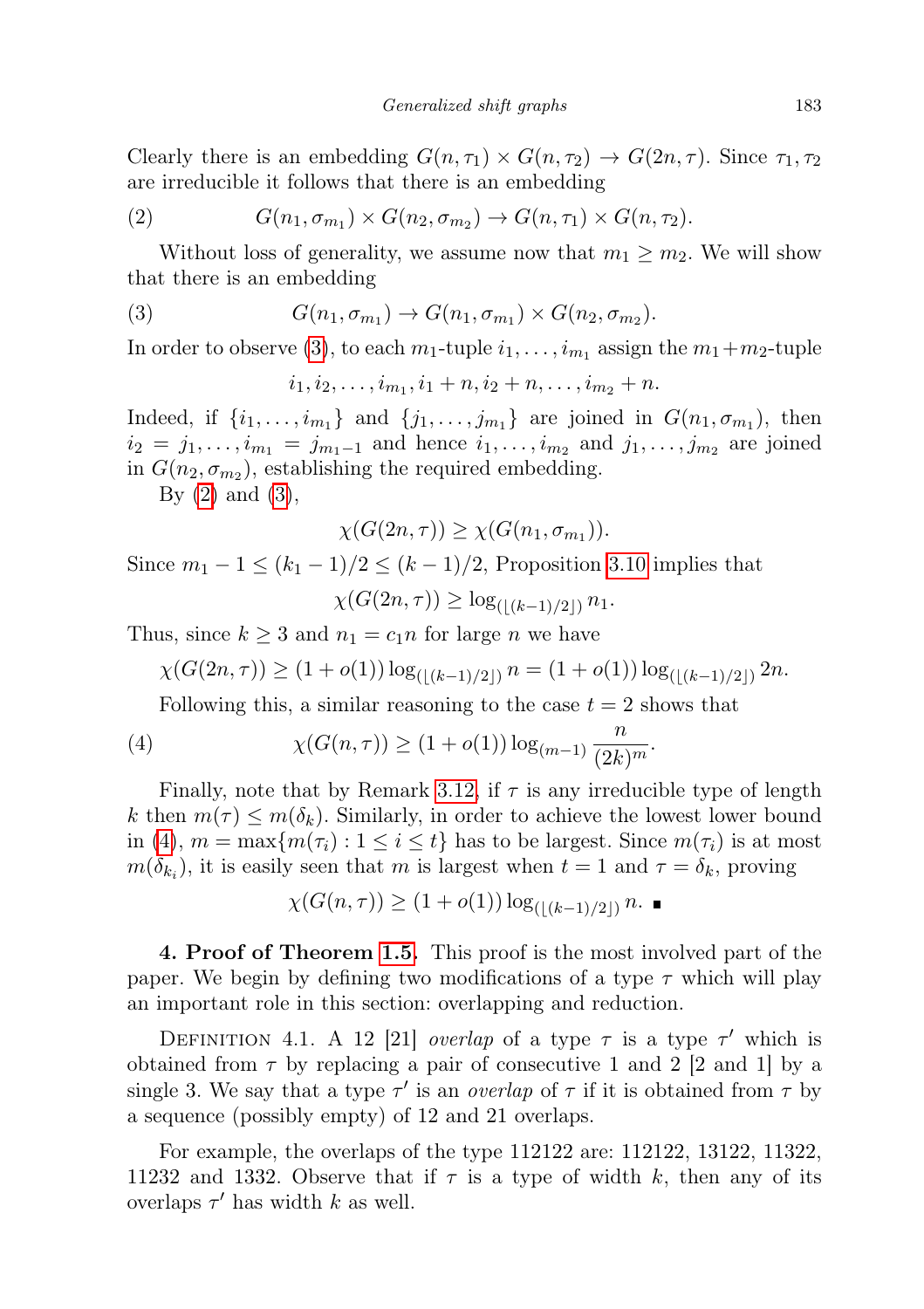DEFINITION 4.2. Let  $1 \leq i_1 < \cdots < i_m \leq k-1$  be natural numbers such that  $i_r \leq i_{r+1} - 2$  for  $r = 1, \ldots, m$  and let  $\tau$  be a type obtained from  $\delta_k$  by 'merging' the  $i_r$ th and  $(i_r + 1)$ th ones and the  $i_r$ th and  $(i_r + 1)$ th twos. More precisely, we replace any sequences 11 and 22 of merged ones and twos by 1 and 2 respectively. Furthermore, a sequence 121 where the ones are merged (but the two is not) is replaced by 3. Similarly a sequence 212 where the twos are merged (but the one is not) is replaced by 3. Finally, sequences of the form 1212 or 2121 for which both pairs of ones and twos are merged are each replaced by a 3. We call each type  $\tau$  obtained in this way a  $(k, m)$ -reduct of index  $(i_1, \ldots, i_m)$ .

Thus, for instance, if  $k = 10$  and  $i_1 = 2$ ,  $i_2 = 4$ , and  $i_3 = 9$ , then  $\tau = 1333121232$ . Note that a  $(k, m)$ -reduct has width  $k - m$ , and a  $(k, 0)$ reduct is  $\delta_k$ . Our first result states that the chromatic number of a type obtained after performing an overlap, or a reduction, on a type  $\tau$  is not significantly larger than the chromatic number of  $\tau$  itself.

<span id="page-11-0"></span>Lemma 4.3.

(a) If  $\tau$  is an irreducible type of width k, and  $\tilde{\tau}$  is obtained from  $\tau$  by a single overlap, then

$$
G(n,\widetilde{\tau})\subseteq G(2n,\tau).
$$

(b) If  $\tilde{\tau}$  is a  $(k, m)$ -reduct, then

$$
G(n,\widetilde{\tau})\subseteq G(4n,\delta_k).
$$

Before giving the proof of the lemma above, we extend Definition 3.5 to non-disjoint types in the following way.

DEFINITION 4.4. Given a type  $\tau = \tau_1 \dots \tau_l$  of width k, let  $t_1^{(1)} < \dots < t_k^{(1)}$ be the indices of the 1's and 3's, i.e.

$$
\tau_{t_i^{(1)}} = 1 \text{ or } 3, \quad 1 \le i \le k.
$$

Similarly let  $t_1^{(2)} < \cdots < t_k^{(2)}$  be the indices of the 2's and 3's. We set  $T_1 = T_1(\tau) = \{t_1^{(1)}\}$  $\{t_1^{(1)}, \ldots, t_k^{(1)}\}$  and  $T_2 = T_2(\tau) = \{t_1^{(2)}\}$  $t_1^{(2)}, \ldots, t_k^{(2)}\}.$ 

*Proof of Lemma [4.3.](#page-11-0)* We begin with the proof of (a). For a type  $\tau$  consider two sequences  $\tau^{13}$  and  $\tau^{23}$  obtained by deleting the 2's and 1's from  $\tau$ respectively. Clearly each of these sequences has length k. Let  $\xi_1, \ldots, \xi_r$  and  $\eta_1, \ldots, \eta_r$  be the positions of the 3's in  $\tau^{13}$  and  $\tau^{23}$  respectively. Due to the irreducibility of  $\tau$ , we have  $\eta_s < \xi_s$  for all  $s = 1, \ldots, r$ . Note that a 21 overlap of a type  $\tau = \tau_1 \tau_2 \dots \tau_l$  is a 12 overlap of  $\bar{\tau} = \tau_1 \dots \tau_2 \tau_1$ , and if  $\tau$  is irreducible, so is  $\bar{\tau}$ . Since  $\chi(n,\tau) = \chi(n,\bar{\tau})$ , it is sufficient to prove the statement for a 12 overlap. Assume now that  $\tilde{\tau}$  arises from  $\tau$  by merging 12 to 3 which<br>in  $\tilde{\tau}$  appears on the position  $\varepsilon_2$  of  $\tilde{\tau}^{13}$ . Consequently,  $\tilde{\tau} = -3$ . Consider the in  $\tilde{\tau}$  appears on the position  $s_0$  of  $\tilde{\tau}^{13}$ . Consequently,  $\tilde{\tau}_{\tilde{t}_{s_0}}^{(1)} = 3$ . Consider the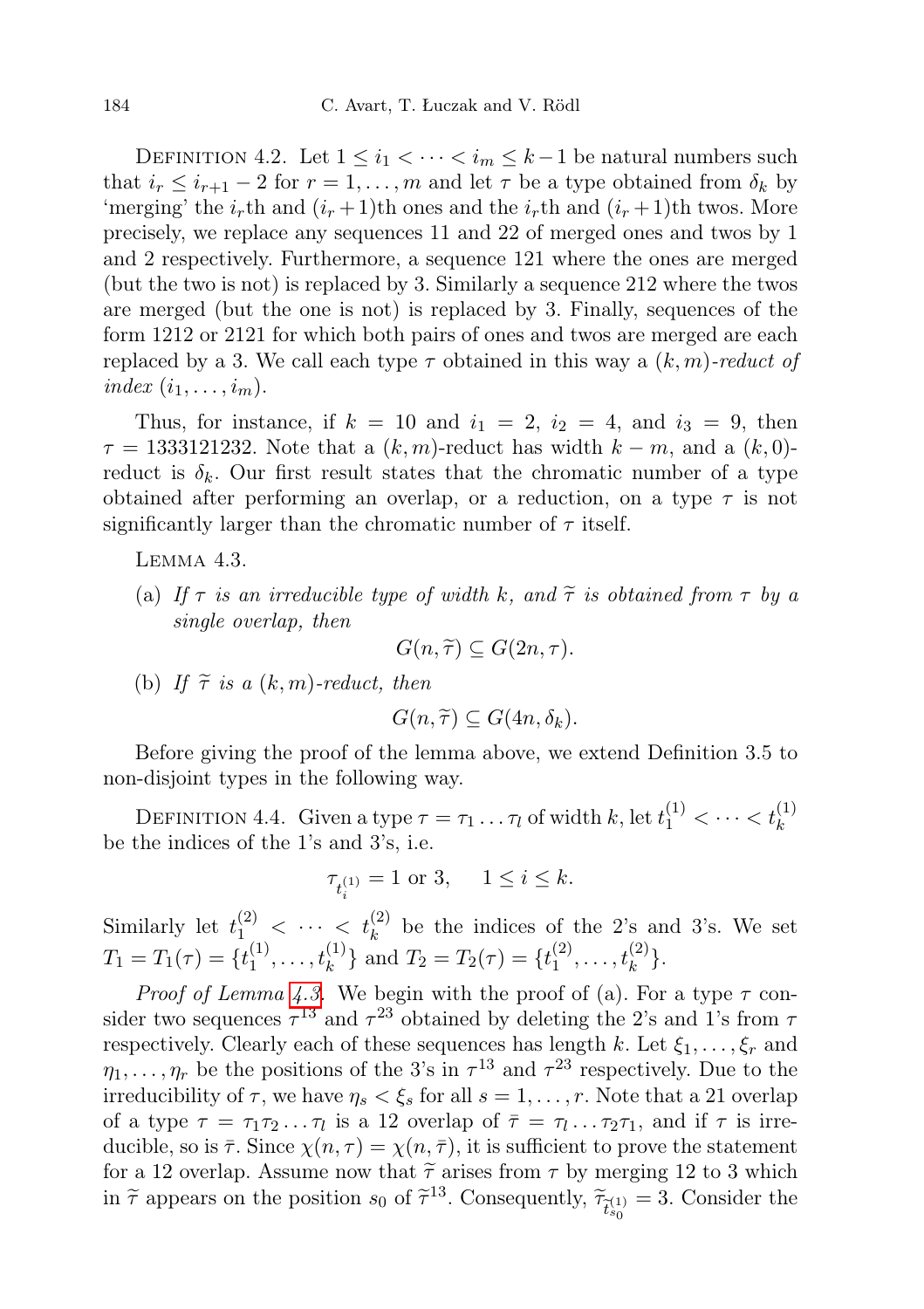ground set of  $G(2n, \tau)$  broken into n consecutive intervals  $I_1 < \cdots < I_n$ , each of size 2. Set  $I_i = \{l_i, r_i\}$  for its "left" and "right" point. We describe an embedding  $G(n, \tilde{\tau}) \to G(2n, \tau)$  as follows: for each k-tuple  $I_{a_1}, \ldots, I_{a_k}$ ,<br>soloct  $g \circ \tau I = 1 \leq i \leq k$  in such a way that select  $\alpha_j \in I_{a_j}, 1 \leq j \leq k$ , in such a way that

<span id="page-12-0"></span>(5) 
$$
\alpha_j = r_{a_j}
$$
 for  $j < s_0$  and  $\alpha_j = l_{a_j}$  for  $j = s_0$ .

For  $j > s_0$  and if  $j = \xi_s$  we define the embedding inductively using the fact that  $\eta_s < \xi_s$  for all s. We set

<span id="page-12-1"></span>(6) 
$$
\alpha_j = l_j
$$
 if  $\alpha_{\eta_s} = l_{\eta_s}$  and  $\alpha_j = r_j$  if  $\alpha_{\eta_s} = r_{\eta_s}$ .

On the other hand, if  $j > s_0$  and  $j \neq \xi_s$  we choose  $\alpha_j$  arbitrarily to be  $l_j$ or  $r_i$ .

This way we have established a 1-1 mapping  $\binom{n}{k}$  $\binom{n}{k} \rightarrow \binom{2n}{k}$  $\binom{2n}{k}, (a_1, \ldots, a_k) \mapsto$  $(\alpha_1, \ldots, \alpha_k)$ . It remains to show that  $(a_1, \ldots, a_k) \mapsto (\alpha_1, \ldots, \alpha_k)$  is an embedding  $G(n, \tilde{\tau}) \to G(2n, \tau)$ . We omit the somewhat tedious verification of the general case and instead demonstrate the embedding by an example below. We will consider in our example the type  $\tau = 1112313222$ , which after a 12 overlap on the only occurrence of 12 yields  $\tilde{\tau} = 113313222$ . Here  $s_0 = 3$ . In the successive pictures, we represent the different stages described in [\(5\)](#page-12-0) and [\(6\)](#page-12-1) on two elements  $\mathcal I$  and  $\mathcal I'$  of  $\binom{2n}{k}$  $\binom{2n}{k}$  of type  $\widetilde{\tau}$ .



We first choose the right element of each set  $I_j$  for  $j < s_0$ :

1 1

2 2

Then we choose the left element of  $I_i$  for  $j = s_0$ :

1 1 1 2 2 2

For  $j > s_0$  and if  $j = \xi_s$  we choose the element according to [\(6\)](#page-12-1):

1 1 1 1 2 2 2 2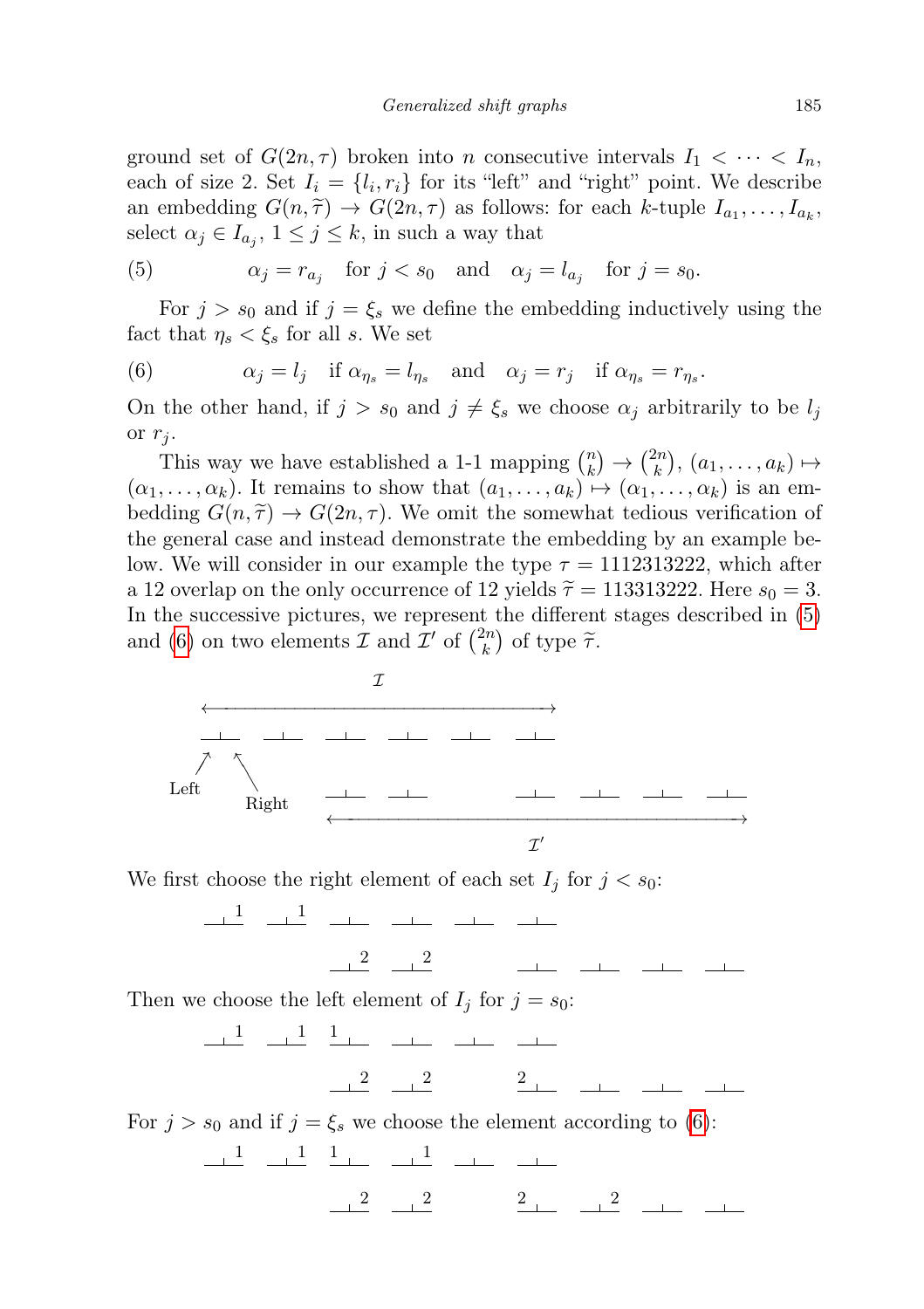Then, for  $j > s_0$  and  $j \neq \xi_s$  we choose  $\alpha_j$  arbitrarily to be  $l_j$  or  $r_j$ :

1 1 1 1 1  $\frac{2}{2}$   $\frac{2}{2}$   $\frac{2}{2}$   $\frac{2}{2}$ Finally, for  $j > s_0$  and if  $j = \xi_s$  we choose the element according to [\(6\)](#page-12-1): 1 1 1 1 1 1

2 2 2 2 2 2

As we can see from the example above, the procedure describing the embedding leaves the 1's and 2's unchanged as well as the 3's present in the original type  $\tau$ . The unique 3 arising from the 12 overlap is replaced by a 12, thus "undoing" the overlap and concluding the proof of part (a). Note that for this procedure to be guaranteed to work, it is important that the type  $\tau$ (and thus  $\tilde{\tau}$ ) is irreducible.

The proof of part (b) is similar though simpler. In order to avoid complicated notation, we will illustrate the idea of the proof by an example. Consider  $\delta_6 = 112121212122$  and its  $(6, 2)$ -reduct of index  $(2, 4)$ , namely  $\rho = 13332$ . We break the ground set of  $G(4n, \tau)$  into n consecutive intervals  $I_1 < \cdots < I_n$ , each of size 4. Set  $I_i = \{a_i, b_i, c_i, d_i\}$ . We describe an embedding  $G(n, \rho) \to G(4n, \delta_6)$  as follows: For each 4-tuple  $I_{x_1}, I_{x_2}, I_{x_3}, I_{x_4}$ , set  $\alpha_{x_1} = \{b_1\}, \ \alpha_{x_2} = \{a_2, c_2\}, \ \alpha_{x_3} = \{b_3, d_3\}$  and  $\alpha_{x_4} = \{c_4\}.$  The process is illustrated in the following two drawings. The first picture represents two 4-tuples forming a type  $\rho$ , and the second represents the corresponding choices of  $a_i, b_i, c_i, d_i$ 's:

$$
\begin{array}{c|c|c}\nI_{x_1} & I_{x_2} & I_{x_3} & I_{x_4} \\
\hline\nI_{x'_1} & I_{x'_2} & I_{x'_3} & I_{x'_4} \\
\hline\n\end{array}
$$

As we can see in the picture above, the process described earlier is an embedding  $G(n, \rho) \to G(4n, \delta_6)$ . This method straightforward generalizes to  $\delta_k$  for any k and to any reduct of  $\delta_k$ .

<span id="page-13-0"></span>The following result is a direct consequence of Lemma [4.3\(](#page-11-0)a).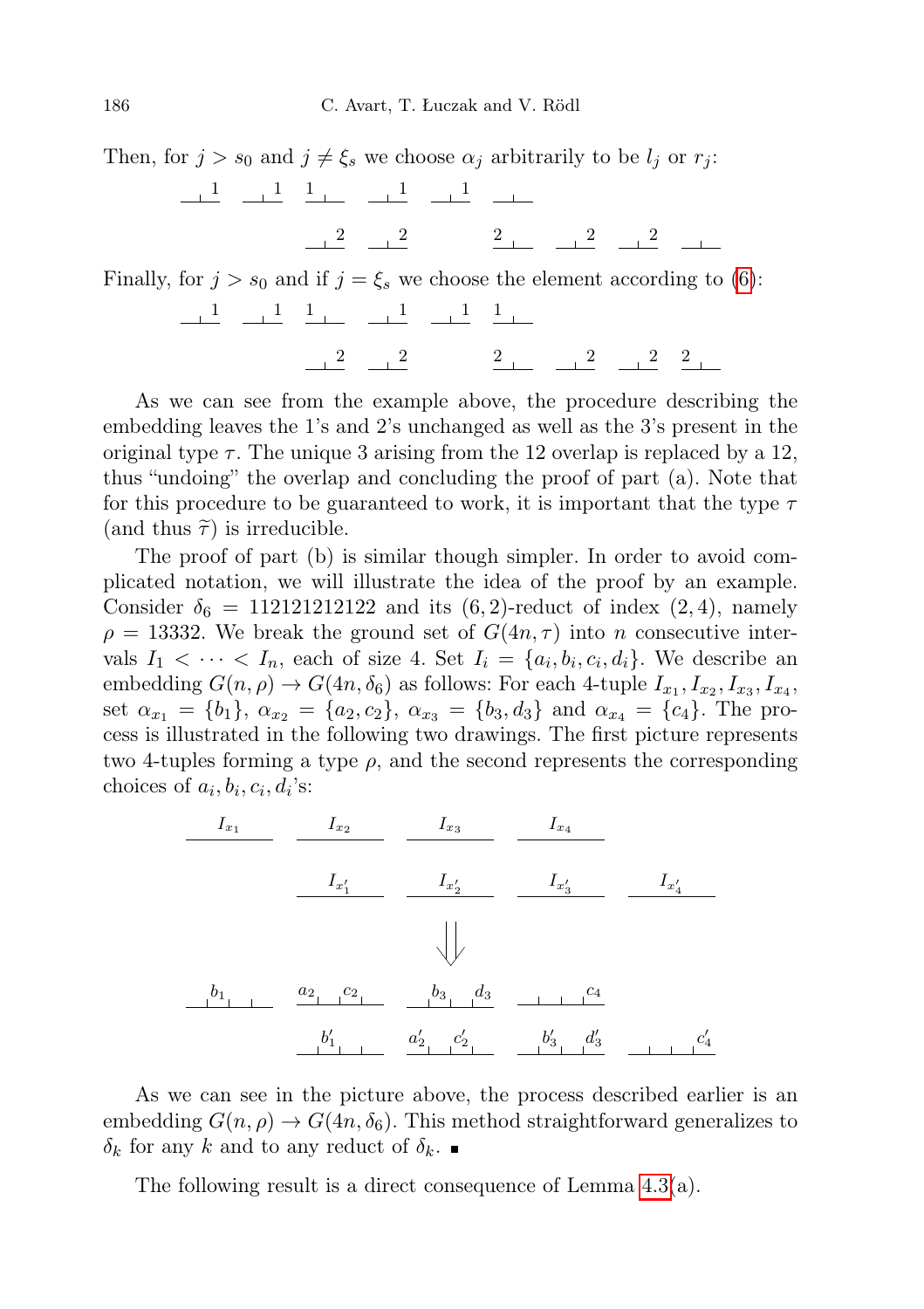COROLLARY 4.5. If  $\tau$  is an irreducible type and  $\tilde{\tau}$  is obtained after m successive overlaps of  $\tau$ , then

$$
\chi(G(n,\widetilde{\tau})) \le \chi(G(2^m n, \tau)).
$$

*Proof.* Apply Lemma [4.3](#page-11-0) m times to obtain  $G(n, \tilde{\tau}) \subseteq G(2^m n, \tau)$ .

In the proof of Theorem [1.5,](#page-1-0) we have to properly color simultaneously all possible overlaps of each reduct of  $\delta_k$ . Unfortunately, the argument we have leads to an additional power in the estimates of the chromatic number.

<span id="page-14-0"></span>PROPOSITION 4.6. Let  $\tau$  be a fixed  $(k, m)$ -reduct. There exists a coloring of  $[n]^k$  which is proper for simultaneously all overlaps of  $\tau$  and using at most  $\chi(G(2^{k-1}n,\tau))^{3^{k-1}}$  colors.

*Proof.* By Corollary [4.5,](#page-13-0) each individual type  $\rho$  obtained after m successive overlaps of  $\tau$  can be properly colored using no more than  $\chi(G(2^mn,\tau))$ colors. Since one can perform at most  $k-1$  overlaps on  $\delta_k$  and thus on  $\tau$ , each overlap can be colored using no more than  $\chi(G(2^{k-1}n, \tau))$  colors. We will color all overlaps simultaneously using a product coloring. We first find an estimate of the number of possible overlaps.

Let  $M_k$  be the set of all types which can arise after successive overlaps of the type  $\tau$ , and let  $\mu_k = |M_k|$ . All but the first 1 of  $\tau$  can be overlapped with adjacent 2. So for each of these 1's, there are at most three possibilities: merging with the left, merging with the right or not merging. Thus,  $\mu_k \leq 3^{k-1}$ .

We now define more in detail the product coloring. Consider the coloring  $\varphi$  of  $[n]^k$  defined as follows. As mentioned earlier, each overlap  $\rho$  of  $\tau$  arises after at most  $k - 1$  overlaps of 12's and 21's and Corollary [4.5](#page-13-0) implies that  $G(n, \rho) \subseteq G(2^{k-1}n, \tau)$ . Consequently there exists a proper coloring  $\varphi_{\rho}$  of  $G(n, \rho)$  using at most  $\chi(G(2^{k-1}n, \tau))$  colors. Define  $\varphi$  to be the product of all the colorings  $\varphi_{\rho}$  when  $\rho$  ranges over all possible overlaps of  $\tau$ , i.e. for each k-tuple  $K \in [n]^k$ ,

$$
\varphi(K) = \prod_{\rho} \varphi_{\rho}(K).
$$

Clearly,  $\varphi$  is a proper vertex coloring of simultaneously all the overlaps of  $\tau$ using at most

$$
\chi(G(2^{k-1}n,\tau))^{m_k} \le \chi(G(2^{k-1}n,\tau))^{3^{k-1}}
$$

colors.

In our argument we use the notion of planted rooted trees. Let T denote a complete binary tree in which all leaves have the same height and are "naturally" ordered from left to right. We shall measure the height of a tree from its leaves up, i.e. in  $T$  all leaves have height zero, and the root of  $T$  has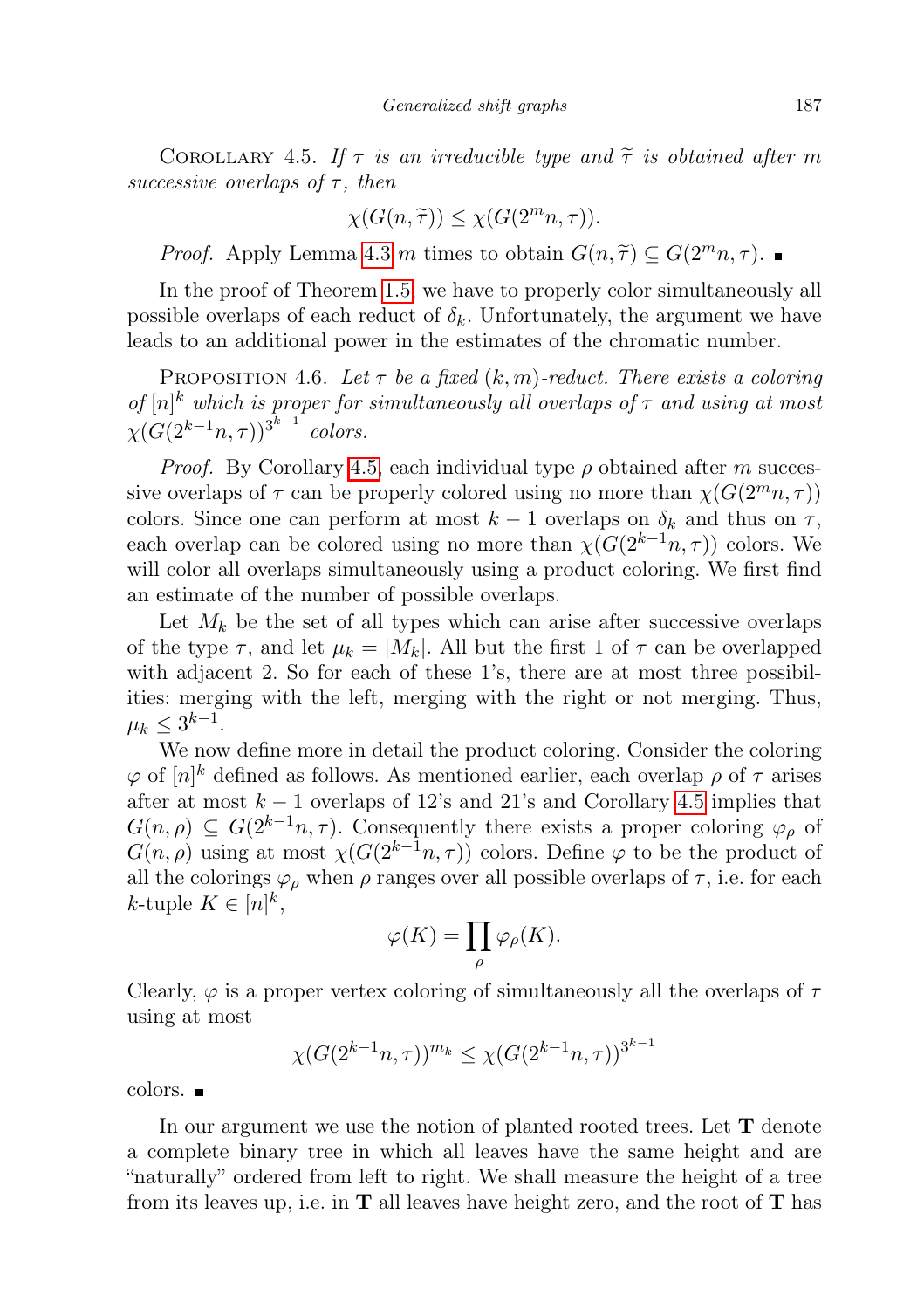the largest height. In this paper by a planted rooted tree, or briefly a tree, we mean a subtree  $T$  of  $T$  all of whose leaves have height zero. Note that the leaves of  $T$  are ordered by the order inherited from the order of leaves of **T**. The root of T is its vertex of the largest height. A *left branch* of a rooted tree T, denoted by  $P<sub>L</sub>(T)$ , is the path joining the root v of T with the smallest leaf. After removing the edges of  $P<sub>L</sub>(T)$  the tree T naturally decomposes into a forest which, counting from the right, consists of trees  $T_{L,1}, \ldots, T_{L,s}$ , where the last tree  $T_{L,s}$  consists of one vertex only. We denote the roots of those trees by  $v_{L,1}, \ldots, v_{L,s}$  respectively, and let  $h_{L,i}$  denote the height of  $v_{L,i}$  for  $i = 1, \ldots, s$ . In an analogous way we define the *right* branch  $P_R(T)$  of T, trees  $T_{R,i}$ , vertices  $v_{R,i}$  and heights  $h_{R,i}$  for  $i = 1, \ldots, t$ . Thus, the root of T can be denoted as either  $v_{L,1}$  or  $v_{R,1}$  and clearly we have

(7) 
$$
h_{L,1} > h_{L,2} > \cdots > h_{L,s},
$$

<span id="page-15-1"></span>(8) 
$$
h_{R,1} > h_{R,2} > \cdots > h_{R,t}.
$$

An important role in this part of the paper is played by the notions of a comb and the shape of a tree.

DEFINITION 4.7 (Left and right k-combs). We say that a planted tree  $T$ is a *left k-comb* if each of the trees  $T_{L,1}, \ldots, T_{L,s}$  has at most k leaves. A tree T is a right k-comb if each of the trees  $T_{R,1}, \ldots, T_{R,t}$  has at most k leaves. If we do not specify whether a  $k$ -comb is left or right, we refer to it as a k-comb.

DEFINITION 4.8 (Shape of a tree). The *shape*  $\text{sh}(T)$  of a planted rooted tree  $T$  is a planted rooted tree whose vertex set consists of the root of  $T$  and of all vertices of degree at least three of  $T$ , and all leaves of  $T$  are ordered with the order inherited from T. Two vertices of  $\text{sh}(T)$  are adjacent if they are joined by a path in  $T$ . (See Figure [1.](#page-15-0))

<span id="page-15-0"></span>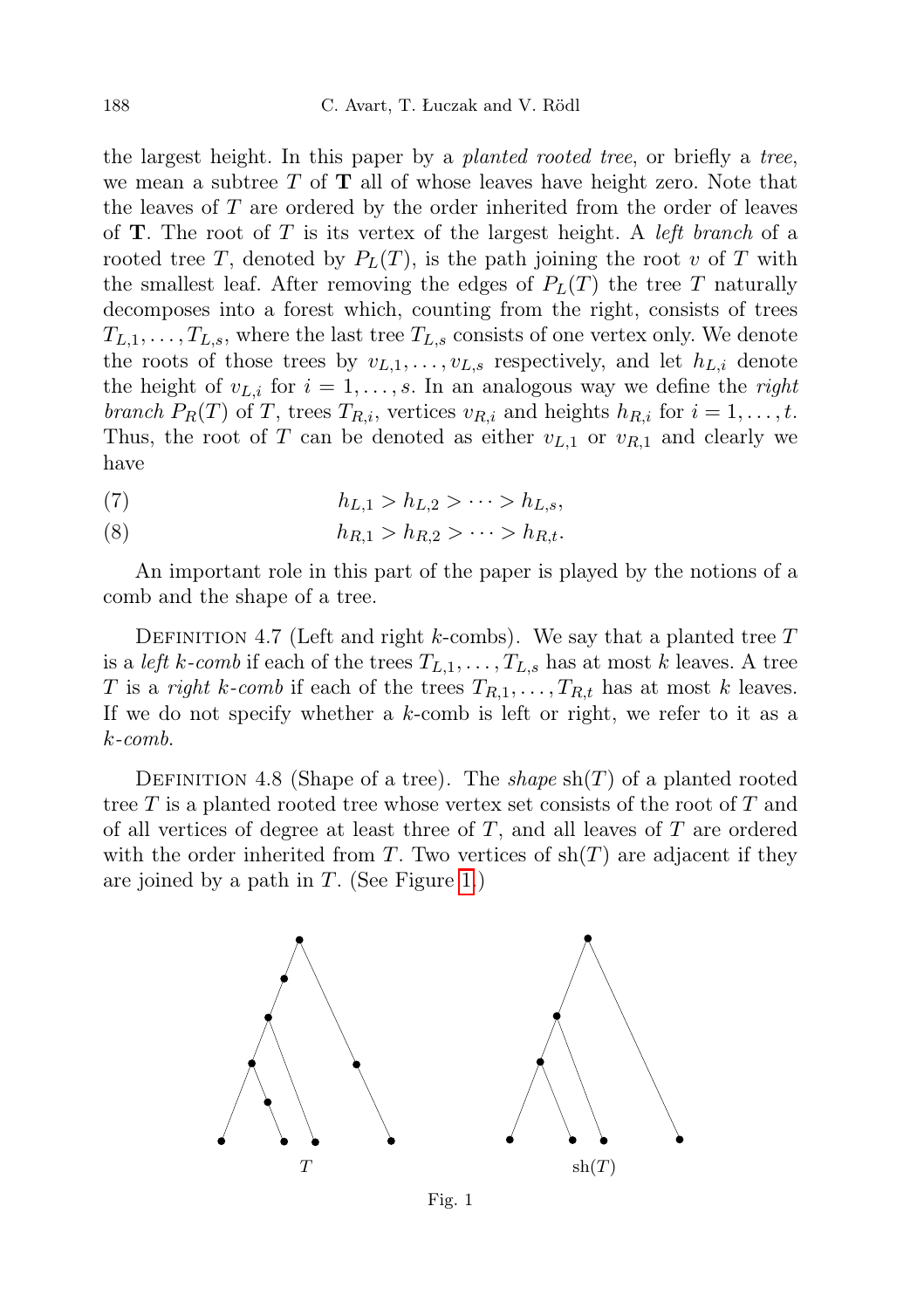Thus, roughly speaking,  $\text{sh}(T)$  is obtained from T by ignoring all vertices of degree two (except, possibly, the root).

Now we sketch the idea of our argument. In order to prove Theorem [1.5,](#page-1-0) we will view the elements of  $[n]$  as sequences of zeros and ones of length  $\lceil \log_2 n \rceil$ . These sequences are naturally ordered and correspond to leaves of a binary tree **T** of height  $\lceil \log_2 n \rceil$ . Let us recall that our goal is to color all the elements of  $[n]^k$  in such a way that if two of them are in the relative position described by the canonical type  $\delta_k$ , then they are colored differently. To this end we will color each k-tuple  $(x_1, \ldots, x_k)$  by considering the corresponding, uniquely determined tree  $T(x_1, \ldots, x_k)$  with set of leaves  $\{x_1, \ldots, x_k\}$ . Each shape of tree will be colored using a set of colors disjoint from the other tree shapes. Note that the number of different tree shapes depends only on  $k$ , not on  $n$ , and thus does not contribute much to the estimate of the chromatic number of  $G(n, \delta_k)$ .

Hence, we will only have to ensure that every pair of trees  $T(x_1, \ldots, x_k)$ and  $T(y_1, \ldots, y_k)$  of the same shape and with their set of leaves forming the canonical type are colored differently. As we will show in Lemma [4.10,](#page-17-0) the only shapes for which this can happen are 2-combs. For a given shape of a 2-comb T, say, a left 2-comb, we color each tree of that shape by looking at the heights  $h_{L,1}, \ldots, h_{L,s'}$  for some appropriately chosen s' (see Definition [4.11](#page-18-0) below for the precise statement). We shall call such a sequence  $\{h_1, \ldots, h_r\}$  a certificate of a tree. This will be done in such a way that if the leaves of two trees of the same shape form a canonical type  $\delta_k$ , then their certificates form some  $(k-2, m)$ -reduct (more precisely, an overlap of some  $(k-2, m)$ -reduct). Since all heights  $h_i$  which form the certificate for a shape are smaller than  $\lceil \log_2 n \rceil$ , we can use our induction assumption along with Lemma [4.3](#page-11-0) to deduce the assertion.

Before we state our main result concerning certificates of pairs of trees of the same shape whose leaves are in the canonical position (see Lemma [4.10\)](#page-17-0), let us introduce some notation and make some simple observations. In what follows we consider two trees  $T^1$  and  $T^2$  of the same shape whose leaves are in the canonical position  $\delta_k$  for some  $k \geq 3$ . Moreover we assume that the smallest among the leaves belongs to  $T<sup>1</sup>$ , and consequently the largest leaf is in  $T^2$ . It is easy to see that then the following holds.

CLAIM 4.9. Let  $T^1$ ,  $T^2$  be two subtrees of **T** of the same shape such that their sets of leaves form a canonical type of width  $k \geq 3$ . Then the roots of these trees are different and the root of one tree must lie on the left or right branch of the other one. More specifically, if the smallest leaf belongs to  $T^1$ , then either  $v_{L,1}^1$  lies on  $P_L(T^2)$ , or  $v_{R,1}^2$  belongs to  $P_R(T^1)$ .

*Proof.* We first argue that the roots of  $T^1$  and  $T^2$  are not the same. Indeed, suppose that both trees have the same root  $v$ . Then, after removing  $v$ ,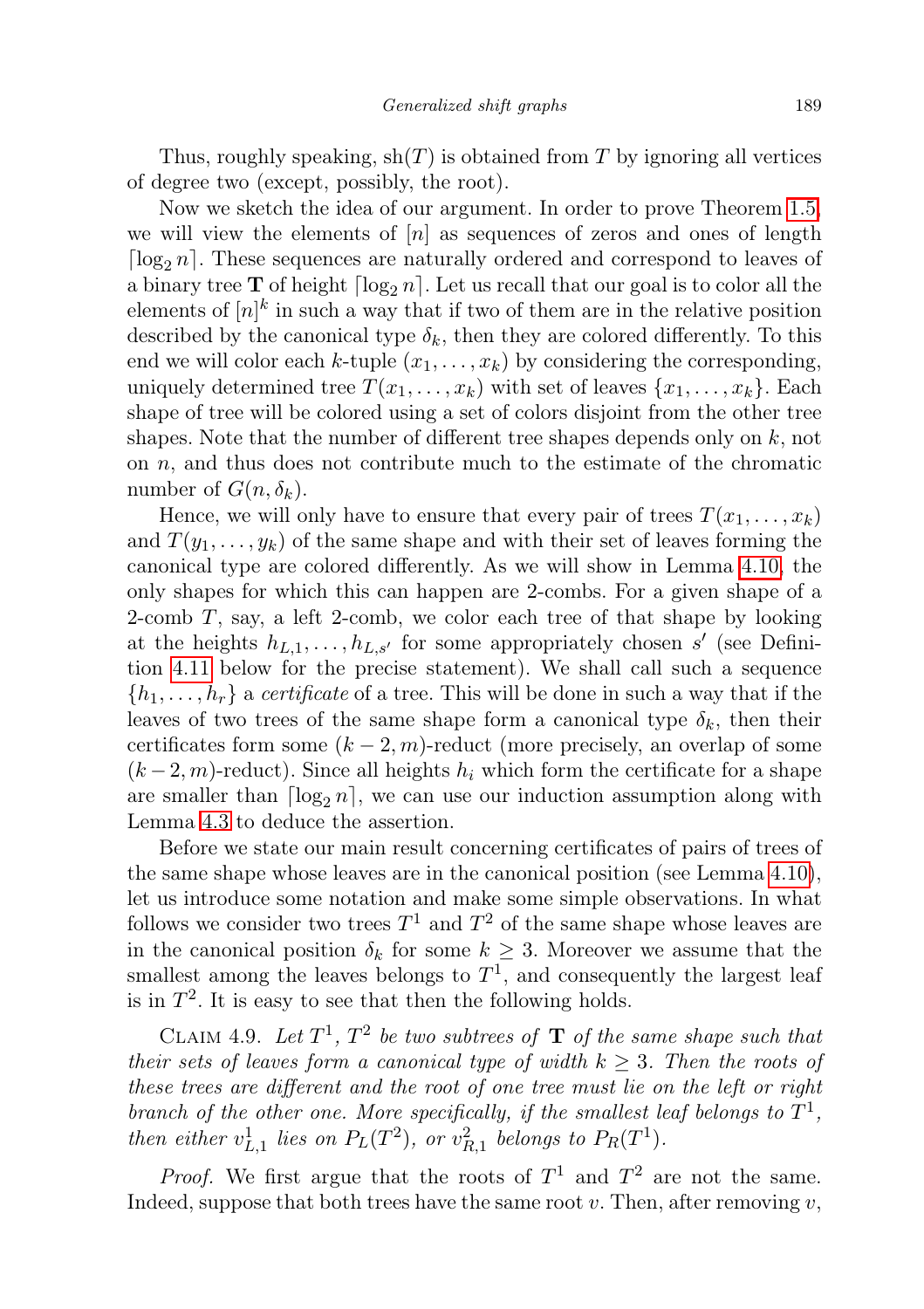$T^1$  would be partitioned into two rooted trees  $T_1^1$  and  $T_2^1$ , and  $T^2$  would split into  $T_1^2$  and  $T_2^2$ , where

- (i)  $\operatorname{sh}(T_1^1) = \operatorname{sh}(T_1^2)$  and  $\operatorname{sh}(T_2^1) = \operatorname{sh}(T_2^2)$ ;
- (ii) all leaves of  $T_1^1$  are smaller than all leaves of  $T_2^1$  and  $T_2^2$  (since **T** contains no cycles);
- (iii) all leaves of  $T_1^2$  are smaller than all leaves of  $T_2^1$  and  $T_2^2$  (since the opposite would lead to a cycle in T).

But this would mean that the canonical type is reducible, which is clearly not the case. Hence, the roots of  $T^1$  and  $T^2$  are different. Now, take a vertex v which dominates the roots of both  $T^1$  and  $T^2$ , and connect it to these roots by paths  $P^1$  and  $P^2$ . Consider paths  $P_L(T^1) < P_L(T^2) < P_R(T^1) < P_R(T^2)$ ; we ordered them by the order of their leaves. It is easy to see that the only case where the union of the paths  $P^1$ ,  $P^2$ ,  $P_L(T^1)$ ,  $P_L(T^2)$ ,  $P_R(T^1)$ ,  $P_R(T^2)$ does not contain a cycle is when either the root of  $T^1$  belongs to  $P_L(T^2)$ , or the root of  $T^2$  belongs to  $P_R(T^1)$ .

The following lemma characterizes quite precisely those pairs of trees of the same size whose leaves form  $\delta_k$ .

<span id="page-17-0"></span>LEMMA 4.10. Let  $T^1$ ,  $T^2$  be two subtrees of **T** of the same shape such that their sets of leaves form the canonical type of width  $k > 3$  starting with a leaf of  $T^1$ . Moreover, assume that the root of  $T^2$  lies on the right branch  $P_R(T^1)$  of  $T^1$  and, after removing the right branch,  $T^2$  (and so also  $T^1$ ) splits into t trees. Then:

- (i) The roots of the trees  $T_{R,1}^2, \ldots, T_{R,t-2}^2$  lie on the branch  $P_R(T^1)$ . If  $T^2_{R,t-1}$  has at least two leaves, then its root belongs to  $P_R(T^1)$  as well.
- (ii)  $h_{R,i+2}^1 \leq h_{R,i}^2 \leq h_{R,i+1}^1$  for each  $i = 1, ..., t-3$ . If  $T_{R,t-1}^2$  has at least two leaves, then the above bound holds for  $i = t - 2$  as well.
- (iii) If  $T_{R,i}^2$  has at least two leaves for some  $i = 2, \ldots, t-3$ , then  $h_{R,i}^2 =$  $h_{R,i+1}^1$  and  $h_{R,i}^1 = h_{R,i-1}^2$ . If  $T_{R,1}^2$  has at least two leaves, then also  $h_{R,1}^2 = h_{R,2}^2$ . If  $T_{R,s-1}^2$  has at least two leaves, then  $h_{R,s-1}^1 = h_{R,t-1}^2$ . (iv) Both  $T_1$  and  $T_2$  are left 2-combs.

Furthermore, if the root of  $T^1$  lies on the left branch  $P_L(T^2)$  of  $T^2$ , then (i)–(iv) holds with 'right' replaced by 'left' (and subsequently, 'R' by 'L'), and with  $T^2$  and  $T^1$  interchanged.

*Proof.* Note that if the root of  $T_{R,i}^2$  does not belong to the branch  $P_R(T^1)$ , then it must lie to the right of it and so, since we are dealing with subtrees of  $\mathbf{T}$ , all its leaves must be larger than all the leaves of  $T^1$ . Since the canonical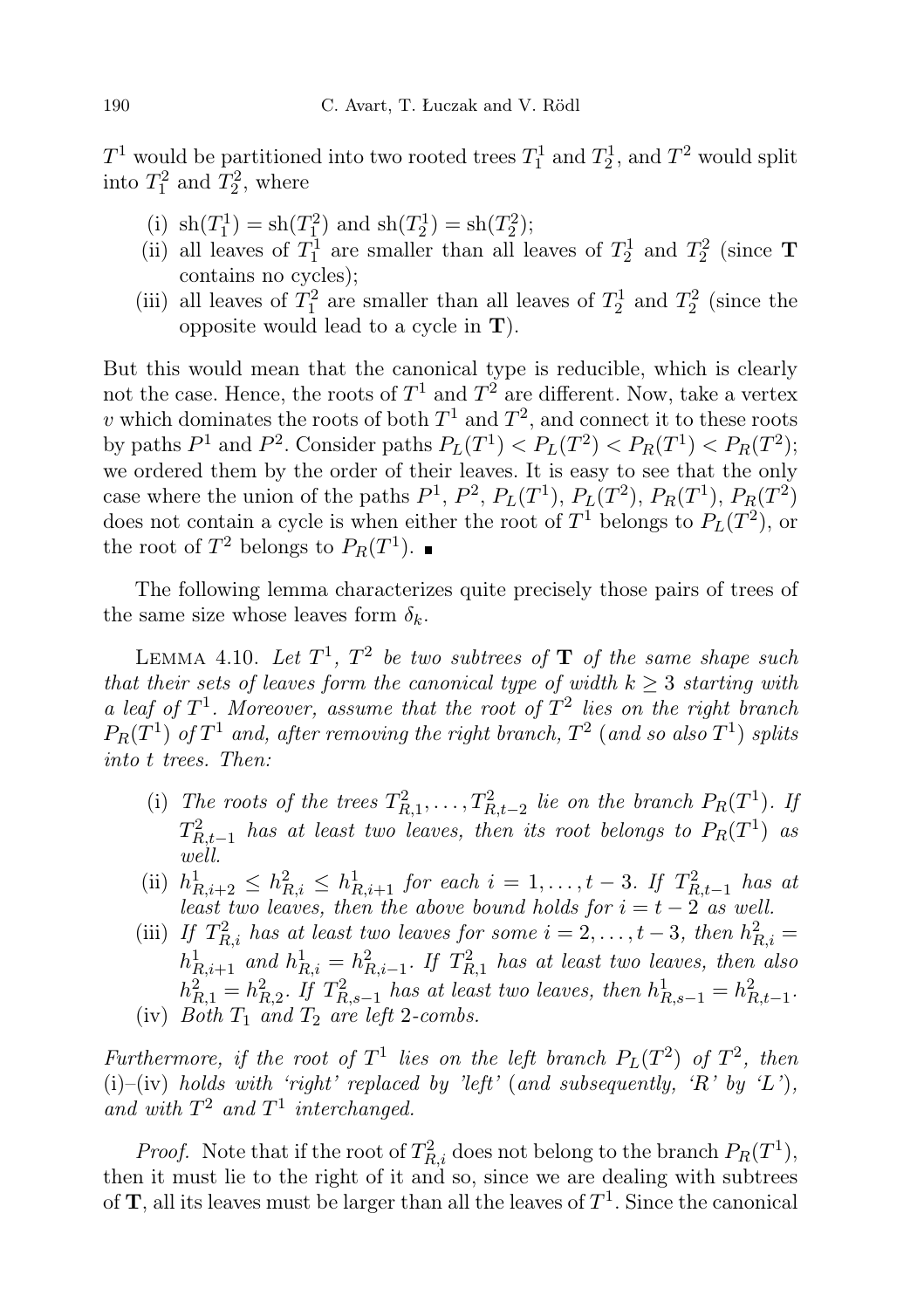type ends with just two 2's, the roots of at most two trees from the family  $T_{R,1}^2, T_{R,2}^2, \ldots, T_{R,t}^2$  do not belong to  $P_R(T^1)$ . If  $T_{R,t-1}^2$  has two leaves, the only tree from among  $T_{R,1}^2, T_{R,2}^2, \ldots, T_{R,t}^2$  which does not start at  $P_R(T^1)$ is  $T_{R,t}^2$ . This proves (i).

In order to show (ii) let us assume that  $h_{R,i}^2 > h_{R,i+1}^1$ . Since from (i) the roots of both trees  $T_{R,i}^2$  and  $T_{R,i+1}^1$  lie on the right branch  $P_R(T^1)$ , it means that the canonical type formed by the leaves of  $T^2$  and  $T^1$  starts with the leaves of the trees  $T_{R,1}^2, \ldots, T_{R,i}^2$  immediately followed by the leaves of  $T_{R,1}^1, \ldots, T_{R,i}^1$ , i.e. at some point the number of 1's matches the number of 2's in the pattern created by leaves of  $T^1$  and  $T^2$ . However, this is clearly not the case for  $\delta_k$ , which is irreducible. Similarly, suppose that  $h_{R,i}^2 < h_{R,i+2}^1$ . Then to the left of  $T_{R,i}^2$  lie all trees  $T_{R,1}^1, \ldots, T_{R,i+2}^1$ , as well as all trees  $T_{R,1}^2, \ldots, T_{R,i-1}^2$ . Thus, the type created by leaves of  $T^2$  and  $T^1$  starts with a sequence in which the number of 1's is at least three larger than the number of 2's. This is impossible for the canonical type, showing (ii).

We start the proof of (iii) with a simple observation that between the leaves of  $T_{R,i}^2$  must lie a leaf of some tree  $T_{R,j}^1$ , so, because of (i) and (ii), we must have either  $j = i + 1$  or  $j = i + 2$ . The latter case is impossible, since then the leaf pattern starts with the leaves of the trees  $T_{R,1}^2, \ldots, T_{R,i-1}^2$ and  $T_{R,1}^1, \ldots, T_{R,i+1}^1$ . Since the tree  $T_{R,i}^1$  has at least two leaves, the number of leaves in the second group is at least three larger than in the first group, a contradiction.

A similar argument proves (iv). Consider a tree  $T_{R,i}^1$  with at least two leaves for some  $i = 1, \ldots, s-1$ . Then, by (i)–(iii), the leaf pattern starts with the leaves of the trees  $T_{R,1}^2, \ldots, T_{R,i-1}^2$  and  $T_{R,1}^1, \ldots, T_{R,i}^1$ . Since the number of 1's in the starting subsequence of the canonical type cannot differ by more than two from the number of 2's,  $T_{R,i}^1$  has precisely two leaves.

The second part of the statement can be proved by a symmetric argument.  $\blacksquare$ 

Now we can give a precise definition of the certificate  $c(T)$  of a 2-comb T.

<span id="page-18-0"></span>DEFINITION 4.11. Let T be a 2-comb. Then the *certificate* of T, denoted as  $c(T) = \{h_1, \ldots, h_r\}$ , is defined as follows.

- (i) If T has fewer than five leaves, then we put  $c(T) = \{h_{L,1}\} = \{h_{R,1}\}.$
- (ii) Let  $T$  be a left 2-comb such that removing the left branch results in the forest consisting of the trees  $T_{L,1}, \ldots, T_{L,s}$ . Then  $c(T) = \{h_{L,1}, \ldots, h_{L,s-2}\}\$ if  $T_{L,s-1}$  has only one leaf, and  $c(T)$  =  ${h_{L,1}, \ldots, h_{L,s-1}}$  if  $T_{L,s-1}$  has two leaves.
- (iii) Let  $T$  be a right 2-comb such that removing the left branch results in the forest consisting of the trees  $T_{R,1}, \ldots, T_{R,t}$ . Then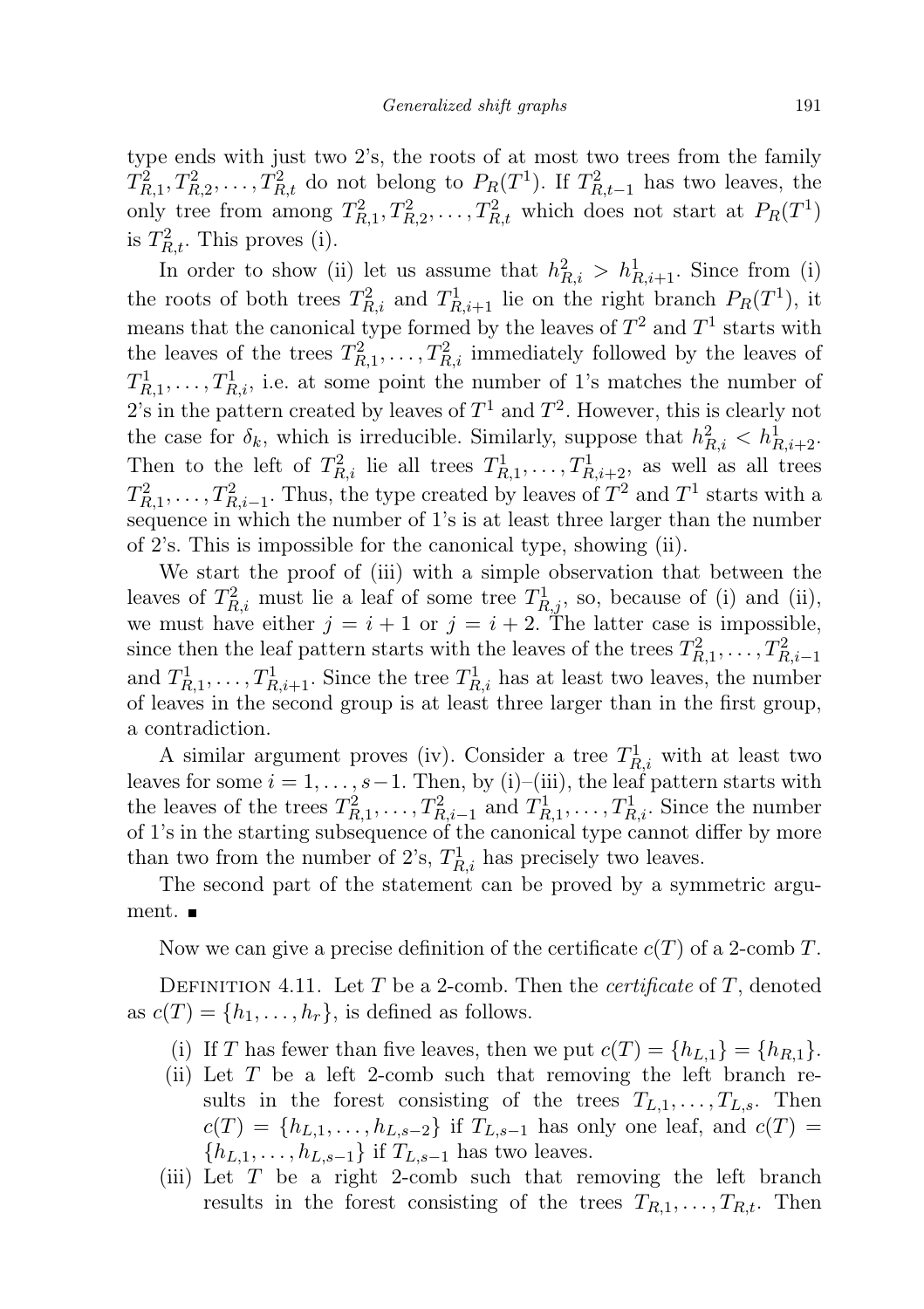$c(T) = \{h_{R,1}, \ldots, h_{R,t-2}\}\$ if  $T_{R,t-1}$  has only one leaf, and  $c(T)$  =  ${h_{R,1}, \ldots, h_{R,t-1}}$  if  $T_{R,t-1}$  has two leaves.

The main ingredient of the proof of Theorem [1.5](#page-1-0) is the following lemma.

<span id="page-19-1"></span>LEMMA 4.12. Let  $T^1$  and  $T^2$  be two different 2-combs of  $\bf{T}$  of the same shape and of certificates  $\{h_1^1, \ldots, h_r^1\}$  and  $\{h_1^2, \ldots, h_r^2\}$  respectively, whose sets of leaves form a canonical type  $\delta_k$  of width  $k \geq 5$ . Then there exists a  $(k-2, k-2-r)$ -reduct  $\rho$  of  $\delta_k$ , which depends only on the shape of the trees  $T^1$  and  $T^2$ , such that

$$
\tau(\lbrace h_1^1, \ldots, h_r^1 \rbrace, \lbrace h_1^2, \ldots, h_r^2 \rbrace)
$$

is an overlap of ρ.

Proof. The result follows from Lemma [4.10.](#page-17-0) Instead of giving its formal proof which would involve a lot of technical notation, we describe its idea, so the argument will become clear.

Let us assume first that both trees  $T^1$  and  $T^2$  are right 1-combs with k leaves. Since after removing the left branch the trees decompose into paths, their certificates  $\{h_{R,1}^1, \ldots, h_{R,k-1}^1\}$ ,  $\{h_{R,1}^2, \ldots, h_{R,k-1}^2\}$  have  $k-1$  elements each. This means in particular that  $r = k - 2$  in the statement of the claim.

From Lemma [4.10](#page-17-0) it follows that

<span id="page-19-0"></span>
$$
(9) \qquad h_{R,1}^1 > h_{R,2}^1 \ge h_{R,1}^2 \ge h_{R,3}^2 \ge h_{R,2}^2 \ge \cdots
$$

$$
\ge h_{R,k-4}^2 \ge h_{R,k-2}^1 \ge h_{R,k-3}^2 > h_{R,k-2}^1,
$$

where (recall [\(8\)](#page-15-1)) we also have

$$
(10) \qquad h_{R,1}^1 > h_{R,2}^1 > \dots > h_{R,k-2}^1 \quad \text{and} \quad h_{R,1}^2 > h_{R,2}^2 > \dots > h_{R,k-2}^2.
$$

Thus, if the trees  $T^1$  and  $T^2$  are in 'generic position', i.e. in [\(9\)](#page-19-0) all the inequalities are strict, then the certificates  $\{h_{R,1}^1, \ldots, h_{R,k-2}^1\}$  and  $\{h_{R,1}^2, \ldots, h_{R,k-2}^2\}$ form a canonical type  $\delta_{k-2}$ , i.e., using the terminology from the statement of the lemma, in this case  $\rho$  is a  $(k-2, 0)$ -reduct of  $\delta_{k-2}$ , i.e.  $\rho = \delta_{k-2}$ . Note also that in this case  $\tau(\lbrace h_{R,1}^1, \ldots, h_{R,k-2}^1 \rbrace, \lbrace h_{R,1}^2, \ldots, h_{R,k-2}^2 \rbrace) = \delta_{k-2}$ , i.e. there are no overlaps. Figure [2](#page-20-0) illustrates this case with  $k = 5$ .

However, some 'spontaneous' equalities in [\(9\)](#page-19-0) can happen, e.g. some  $T_{R,i}^1$ may share some vertices (and thus the root) with  $T_{R,i-1}^2$ . However, in this case the type  $\tau(\{h_{R,1}^1, \ldots, h_{R,k-2}^1\}, \{h_{R,1}^2, \ldots, h_{R,k-2}^2\})$  is clearly an overlap of the canonical type  $\delta_{k-2}$ , i.e.  $\rho$  is still  $\delta_{k-2}$  but this time  $\tau({h_1, \ldots, h_{k-2}})$ ,  $\{h'_1, \ldots, h'_{k-2}\}\$  is an overlap of  $\delta_{k-2}$ . Figure [3](#page-20-1) corresponds to  $k = 5$  and  $h_3 = h'_2.$ 

Thus, the 1-combs result in the certificates being overlaps of  $\delta_k$ . In this case  $r = k - 2$  and the reducts do not play any role. In order to show the assertion when  $T^1$  and  $T^2$  are 2-combs (say, right 2-combs) of the same shape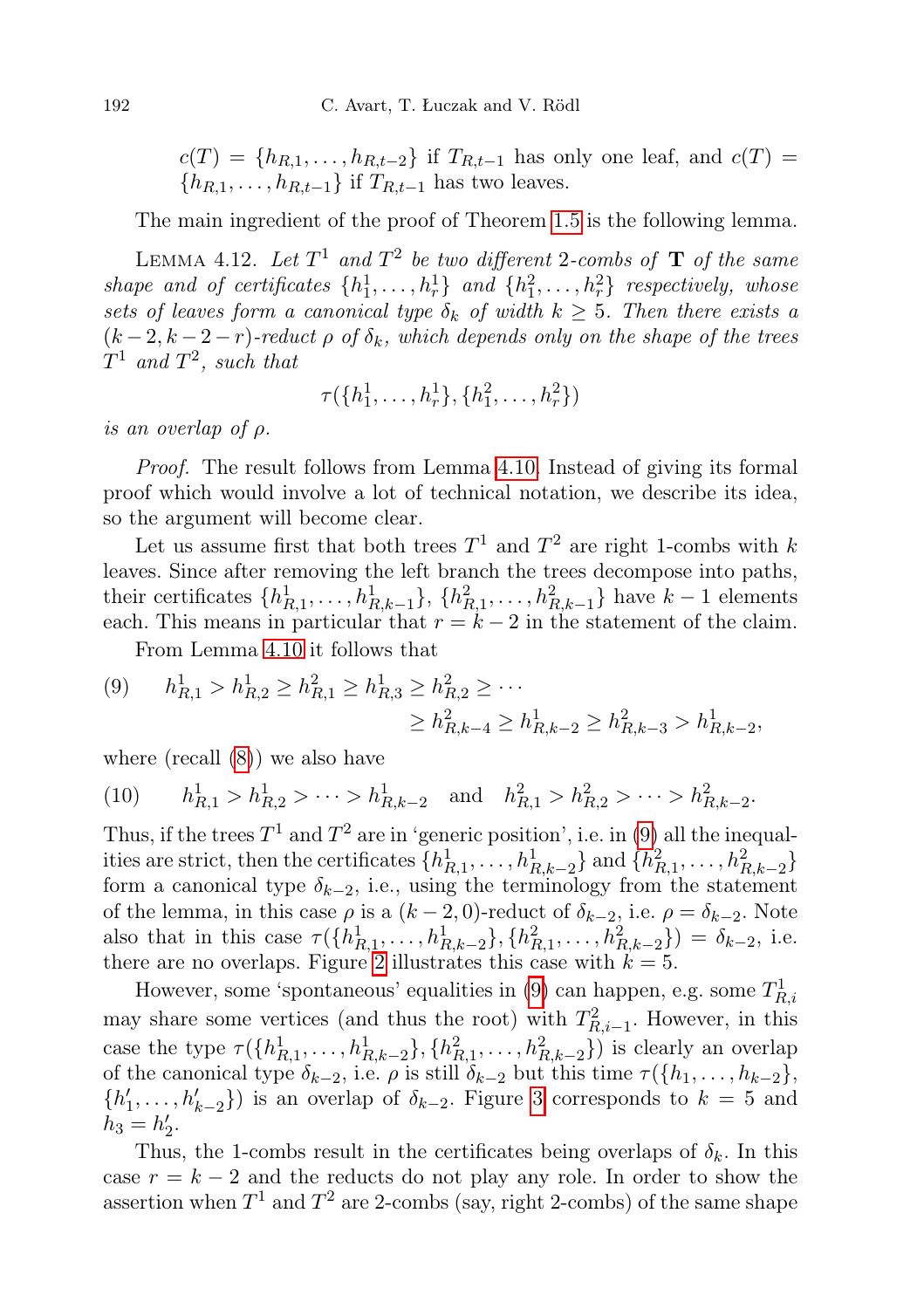

<span id="page-20-0"></span>Fig. 2. 1-combs with  $k = 5$  and strict inequalities in [\(9\)](#page-19-0)



<span id="page-20-1"></span>Fig. 3. 1-combs with  $k = 5$  and  $h_3 = h'_2$ 

we need basically to repeat the above argument in a slightly more general setting.

For a right comb  $T$  let us define the *extended certificate* as the sequence  $(\hat{h}_{R,1},\ldots,\hat{h}_{R,k-2}),$  where  $\hat{h}_{R,i}$  is the height of a tree  $T_{R,i}$  which contains the *i*th leaf of  $T$  counting from the right. Clearly, the extended certificate can be obtained from the usual certificate of  $T$  by repeating some terms according to the structure of the tree (say, if  $T_{R,2}$  has two leaves, then  $\hat{h}_{R,2} =$  $\hat{h}_{R,3} = h_{R,2}$ . Furthermore, since we define the certificate for a tree of a given shape, both the certificate and the extended certificate basically carry the same information.

Note that since the leaves of  $T_1$  and  $T_2$  form the canonical type  $\delta_k$ , for their extended certificates we have

$$
(11) \quad \hat{h}_{R,1}^1 \ge \hat{h}_{R,2}^1 \ge \hat{h}_{R,1}^2 \ge \hat{h}_{R,3}^1 \ge \hat{h}_{R,2}^2 \ge \cdots
$$

$$
\ge \hat{h}_{R,k-4}^2 \ge \hat{h}_{R,k-2}^1 \ge \hat{h}_{R,k-3}^2 \ge \hat{h}_{R,k-2}^1,
$$

However, equality between  $\hat{h}_{R,i}^{t}$  and  $\hat{h}_{R,i+1}^{t}$  happens if the *i*<sup>th</sup> and the  $(i+1)$ <sup>th</sup> leaves belong to the same tree. Consequently, we need to apply the reduction operation on the above sequence to reduce it to a  $(k-2, m)$ -reduct, where m is the number of trees among  $T_{R,1}^1, \ldots, T_{R,s-1}^1$  which have two leaves. In the generic position, i.e. when all equalities are forced by the condition described in Lemma [4.10\(](#page-17-0)iii), and the other inequalities in Lemma [4.10\(](#page-17-0)ii) are strict, the type  $\tau(\{h_{R,1}^1, \ldots, h_{R,k-2}^1\}, \{h_{R,1}^2, \ldots, h_{R,k-2}^2\})$  is just a  $(k-2, m)$ -reduct (see Figure [4\)](#page-21-0).

In the general case, however, some spontaneous equalities may occur and some trees  $T_{R,i}^1$  may share a root with either  $T_{R,i-1}^2$  or  $T_{R,i-2}^2$  provided each of the glued trees has only one leaf. Hence,  $\tau({h_{R,1}^1, \ldots, h_{R,k-2}^1},$  $\{h_{R,1}^2, \ldots, h_{R,k-2}^2\}$ ) is just an overlap of some  $(k-2,m)$ -reduct  $\rho$  (see Fig-ure [5\)](#page-21-1).  $\blacksquare$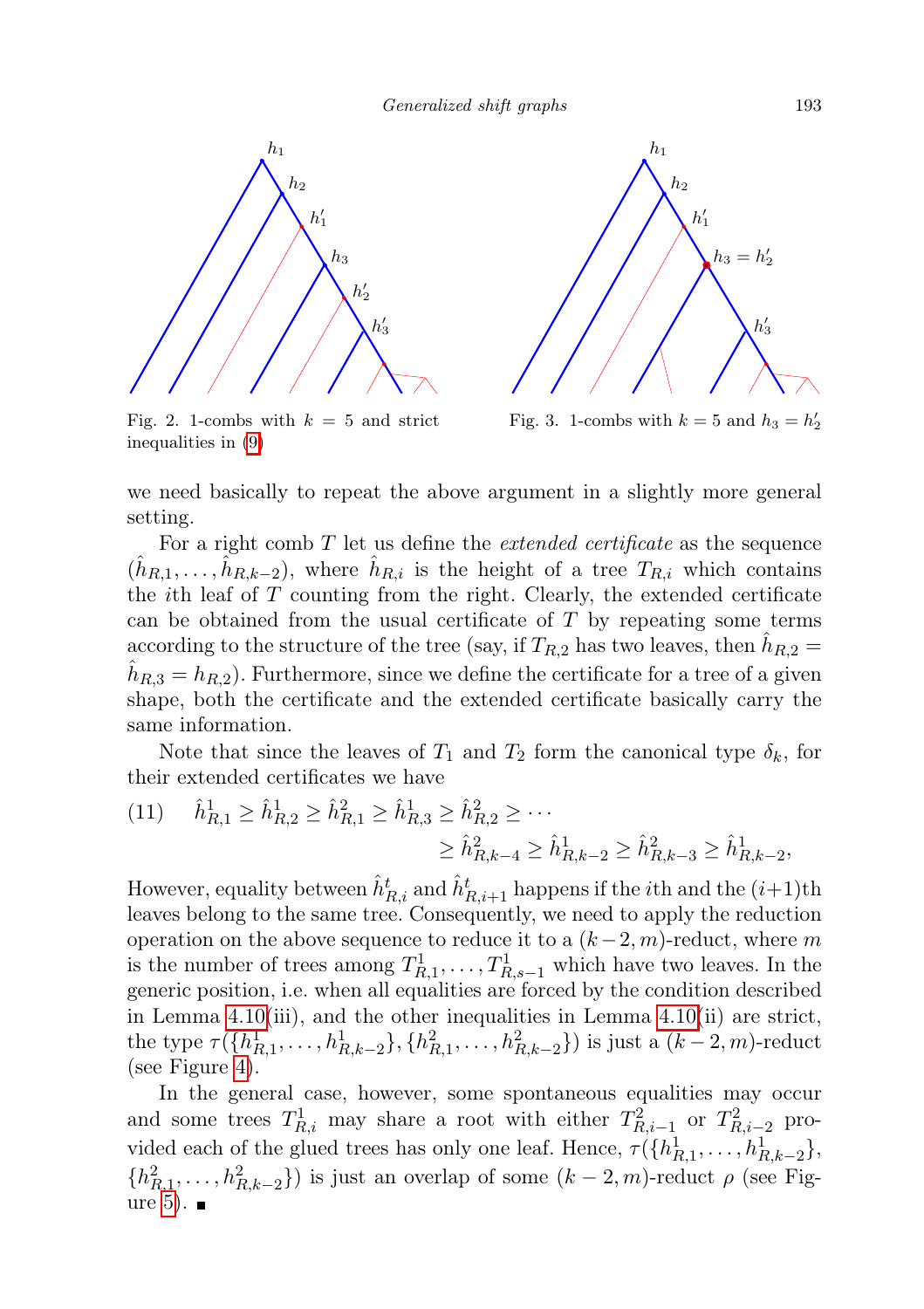

<span id="page-21-0"></span>*Proof of Theorem [1.6.](#page-2-1)* Recall that Lemma [3.7](#page-6-0) asserts that if  $\rho$  is a subtype of  $\tau$ , then  $\chi(G(n,\tau)) \leq \chi(G(n,\rho))$ . Since for any  $k \geq 3$  the canonical type  $\delta_k$  is a subtype of  $\delta_{k+1}$ , we obtain  $\chi(n, \delta_{k+1}) \leq \chi(n, \delta_k)$ , which is part (ii) of Theorem [1.6.](#page-2-1)

<span id="page-21-2"></span><span id="page-21-1"></span>Now let  $k = 2l + 1$  be odd. We shall show by induction on l that

(12) 
$$
\chi(G(n, \delta_{2l+1})) \le c_{2l+1} (\log_{(l)} n)^{a_l}
$$

for some constant  $c_{2l+1}$  and  $a_l = \binom{l+1}{2}$  $_{2}^{+1}).$ 

Lemma [3.8](#page-7-0) states  $\chi(G(n, \delta_3)) \leq 2 \log n$ , which implies [\(12\)](#page-21-2) for  $l = 1$ . We now assume that the assertion holds up to  $l-1$  and prove it for  $l \geq 2$ . Consider the set of  $(2l+1)$ -tuples which correspond to a tree  $T(S)$  of a certain fixed shape S. Let  $G_S(n, \delta_{2l+1})$  be the subgraph of  $G(n, \delta_{2l+1})$  induced by these  $(2l + 1)$ -tuples. We will show that

$$
\chi(G_S(n, \delta_{2l+1})) \le c'_{2l+1} (\log_{(l)} n)^{a_l}
$$

for some constant  $c'_{2l+1}$ .

If  $T(S)$  is not a 2-comb then, by Lemma [4.10,](#page-17-0) no two  $(2l + 1)$ -tuples of the same shape S can be of type  $\delta_{2l+1}$ . Thus, the graph  $G_S(n, \delta_{2l+1})$  contains no edges and  $\chi(G_S(n, \delta_{2l+1})) = 1$ .

Now let us look at the more interesting case, when  $T(S)$  is a 2-comb. We color each  $(2l + 1)$ -tuple  $\{x_1, \ldots, x_{2l+1}\}$  of tree shape S by considering the certificate  $\{h_1, \ldots, h_r\}$  of the tree with leaves at  $\{x_1, \ldots, x_{2l+1}\}.$ Since  $k_0 = 2l + 1 \geq 5$ , it follows from Lemma [4.12](#page-19-1) that if two  $(2l + 1)$ tuples  $\{x_1^1, \ldots, x_{2l+1}^1\}$  and  $\{x_1^2, \ldots, x_{2l+1}^2\}$  have the same shape S and form a  $\delta_{2l+1}$  type, the type of their certificates  $\{h_1^1, \ldots, h_r^1\}$  and  $\{h_1^2, \ldots, h_r^2\}$ is an overlap  $\rho$  of some  $(2l + 1 - 2, 2l + 1 - 2 - r)$ -reduct  $\tilde{\tau}$ . Assigning to each  $\{x_1, \ldots, x_{2l+1}\}\$ its certificate  $\{h_1, \ldots, h_r\}$  defines a homomorphism  $\varphi: G_S(n, \delta_{2l+1}) \to \bigcup_{\rho} G(\log n, \rho)$  where the union is taken over all possible overlaps of  $\tilde{\tau}$ . By Proposition [4.6,](#page-14-0) all overlaps  $\rho$  of  $\tilde{\tau}$  can be colored by at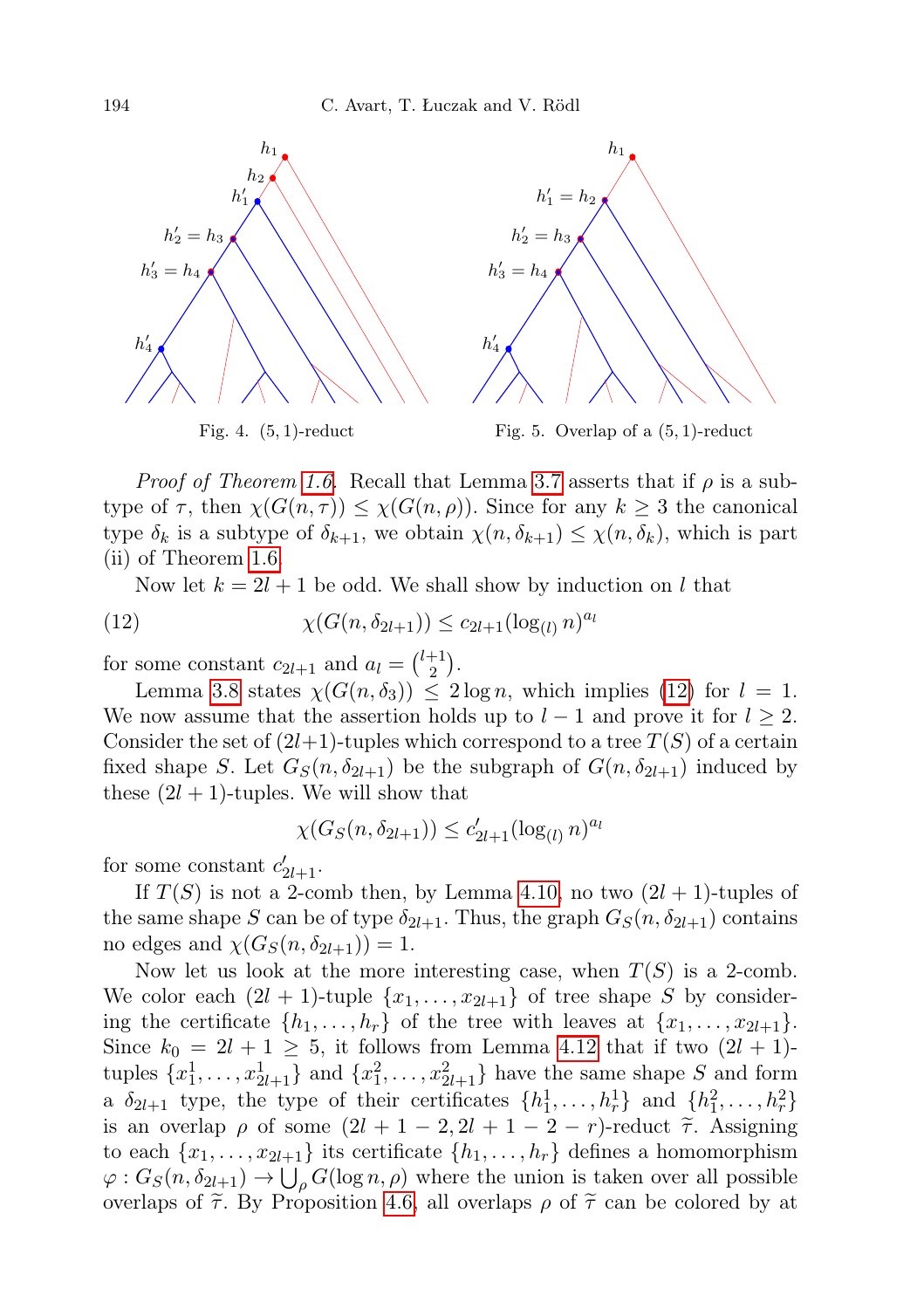most

<span id="page-22-0"></span>
$$
\left(\chi(G(2^{2l}\log n, \widetilde{\tau}))\right)^{3^{2l}}
$$

colors. Thus,

(13) 
$$
\chi(G_S(n, \delta_{2l+1})) \leq (\chi(G(2^{2l} \log n, \tilde{\tau})))^{3^{2l}}.
$$

On the other hand, by Lemma [4.3,](#page-11-0)

(14) 
$$
\chi(G(2^{2l}\log n, \tilde{\tau})) \leq \chi(4 \cdot 2^l \log n, \delta_{2l-1})
$$

and by the induction hypothesis,

<span id="page-22-1"></span>(15) 
$$
\chi(4 \cdot 2^{l} \log n, \delta_{2l-1}) \leq c_{2l-1} \left( \log_{(l-1)} (4 \cdot 2^{2l} \log n) \right)^{a_{l-1}} \leq c'_{2l-1} (\log_{(l)} n)^{a_{l-1}}
$$

for an appropriate constant  $c'_{2l-1}$ . Combining [\(13\)](#page-22-0)–[\(15\)](#page-22-1) with an appropriate constant  $c''_{2l-1}$  we obtain

$$
(16) \quad \chi(G_S(n, \delta_{2l+1})) \le (c'_{2l-1} (\log_{(l)} n)^{a_{l-1}})^{3^{2l}} \le (c''_{2l-1} (\log_{(l)} n))^{3^{2l} a_{l-1}}.
$$

Note that  $a_{l-1} \cdot 3^{2l} = 9^{(l-1)+1 \choose 2} \cdot 9^l = 9^{(l+1 \choose 2} = a_l$ . Replacing  $c''_{2l-1}$  by an appropriate constant  $c'''_{2l+1}$ , we can rewrite the last expression as

 $c'''_{2l+1} \cdot (\log_{(l-1)} n)^{a_l}$ 

Consequently,  $\chi(G(n, \delta_{2l+1})) \subseteq \sum_S \chi(G_S(n, \delta_{2l+1})) \le c_{2l+1}(\log_{(l-1)} n)^{a_l}$  for some constant  $c_{2l+1}$ .

5. Extension to other types. In this section we discuss the chromatic number of  $G(n, \tau)$  for some types  $\tau$  other than  $\delta_k$ . We begin by considering types of the form  $1 \dots 13 \dots 32 \dots 2$ . It is a natural generalization of the type  $\sigma_k = 133...32$  mentioned in the introduction which has been used to define so-called shift graphs.

DEFINITION 5.1. For  $a, b \ge 1$ , we define  $\sigma_{a,b}$  as the type consisting of a 1's, followed by b 3's, followed by a 2's.

For instance,  $\sigma_{4,3} = 11113332222$  and  $\sigma_k = \sigma_{k-1,1}$ . Note that  $\sigma_{a,b}$  is a type of length  $2a + b$ .

THEOREM 5.2. For any  $a \geq 1$ ,  $b \geq 1$  and  $n \in \mathbb{N}$  we have

$$
\log_{(\lceil b/a \rceil)} \frac{n}{a} \leq \chi(G(\sigma_{a,b}, n)) \leq \log_{(\lceil b/a \rceil)} n.
$$

*Proof.* Let  $a, b \ge 1$  and consider  $\sigma_{a,b} = \tau_1 \dots \tau_{2a+b}$ . We begin by showing the upper bound. We construct a new type  $\tilde{\sigma}_{a,b}$  by deleting  $\tau_i$  from  $\sigma_{a,b}$ whenever  $i \equiv 3, 4, ..., a \pmod{a}$ . For example,  $\tilde{\sigma}_{3,4} = 1/13/33/322/2 = 1332$ . Since we are deleting all but one of the initial 1's and all but one of the terminal 2's, it is clear that in this way we obtain a type  $\sigma_c$  for some c.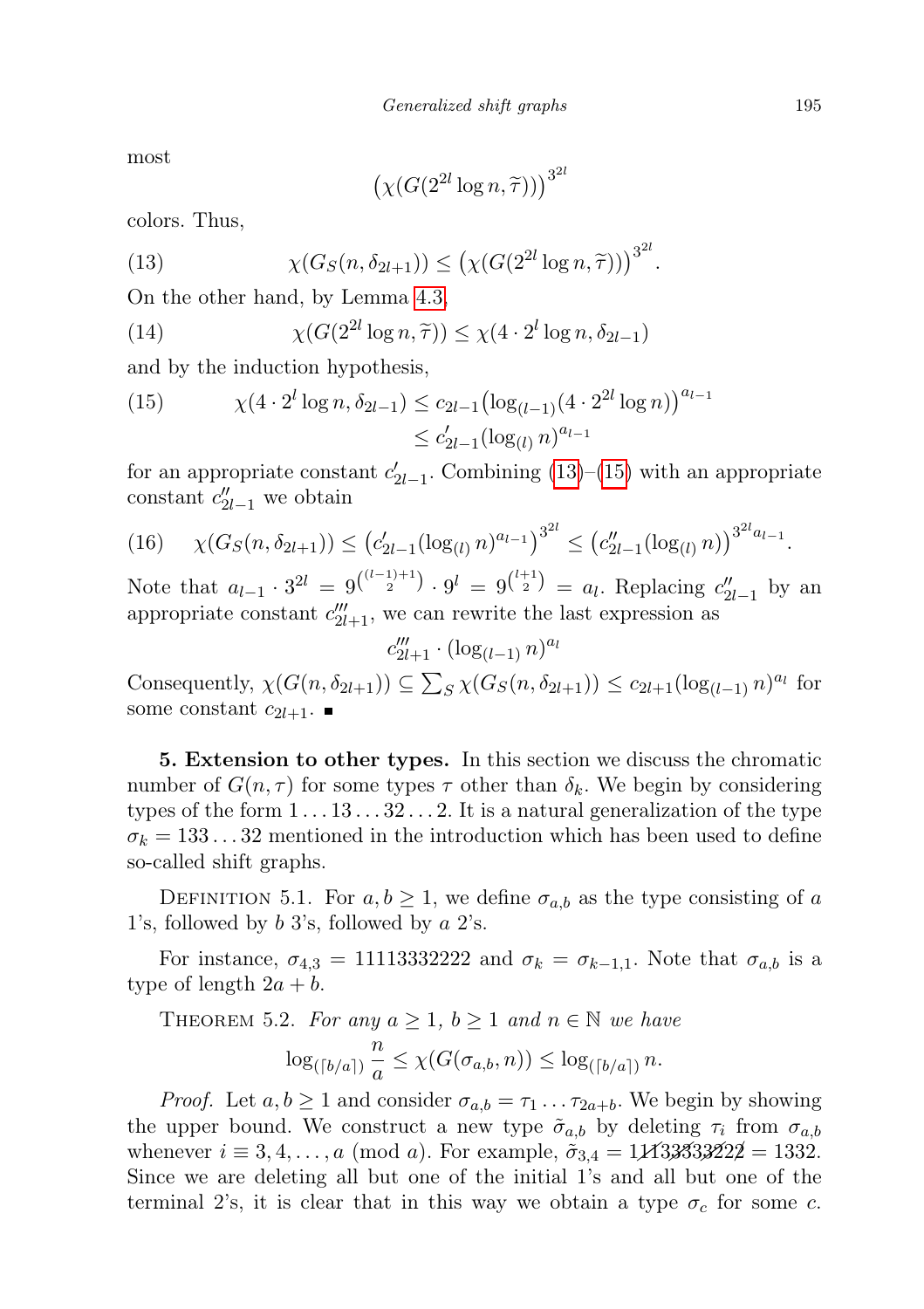Furthermore, one can observe that exactly  $\lceil b/a \rceil$  of the original 3's remain, consequently

$$
\tilde{\sigma}_{a,b} = \sigma_{\lceil b/a \rceil + 1}.
$$

Finally, note that the deletion is consistent in the sense that whenever  $\tau_i^{(1)}$  $i^{(1)}$  is deleted, so is  $\tau_i^{(2)}$  $\tilde{a}_i^{(2)}$  and vice versa. In other words,  $\tilde{\sigma}_{a,b} = \sigma_{\lceil b/a \rceil+1}$  is a subtype of  $\sigma_{a,b}$  and Lemma [3.7](#page-6-0) yields

$$
\chi(G(n, \sigma_{a,b})) \leq \chi(G(n, \sigma_{\lceil b/a \rceil+1})) \leq \log_{(\lceil b/a \rceil)} n.
$$

We now turn to the lower bound. Set  $r = \lfloor b/a \rfloor + 1$ . In order to estimate  $\chi(G(n, \sigma_{a,b}))$  from below we will find an embedding  $\varphi : G(n, \sigma_r) \to$  $G(an, \sigma_{a,b})$ . To this end we divide [an] into n consecutive intervals  $A_1, \ldots, A_n$ , where  $|A_i| = a$  for all  $i = 1, \ldots, n$ . For each r-tuple  $A_{i_1}, \ldots, A_{i_r}$  we define  $B_{i_j} \subset A_{i_j}, j = 1, \ldots, r$ , with  $\lfloor \bigcup_{j=1}^r B_{i_j} \rfloor = a + b$  so that  $\varphi : \{i_1, \ldots, i_r\} \to$  $\bigcup_{j=1}^r B_{i_j}$  will be the desired embedding. Given an r-tuple  $A_{i_1}, \ldots, A_{i_r}$  set  $B_{i_j} = A_{i_j}$  for every  $j \leq r - 1 = \lceil b/a \rceil$ , and  $B_{i_r}$  to be the first  $a + b - a \lceil b/a \rceil$ elements of  $A_{i_r}$ . We then have  $|\bigcup_{j=1}^r B_{i_j}| = (r-1)a + a + b - a\lceil b/a \rceil =$  $a+b$  and one can check that whenever  $\tau(\lbrace i_1,\ldots,i_r\rbrace,\lbrace i'_1,\ldots,i'_r\rbrace)=\sigma_r$  then  $\tau(\bigcup_{j=1}^r B_{i_j}, \bigcup_{j=1}^r B_{i'_j}) = \sigma_{a,b}$ . Consequently,

$$
\chi(G(\sigma_{a,b}, n)) \leq \chi(G(\sigma_r, n)) = \log_{(r-1)} n = \log_{\lceil b/a \rceil} n.
$$

One can mimic the above argument to extend Erdős and Hajnal's [\[3\]](#page-25-2) result for  $\chi(G(\kappa,\sigma_k))$  to the types  $\sigma_{a,b}$ .

<span id="page-23-0"></span>THEOREM 5.3. For any  $a, b \geq 1$  and infinite  $\kappa$  we have

 $\chi(G(\kappa,\sigma_{a,b})) = \min\{\alpha : \exp_{([b/a])}(\alpha) \geq \kappa\}.$ 

Using a similar reasoning to the proof of Theorem [5.3,](#page-23-0) we extend Theorems [1.4](#page-1-1) and [1.5](#page-1-0) to the following larger class of irreducible disjoint types.

DEFINITION 5.4. For  $a \geq 2$  and  $b \geq 1$ , the type  $\delta_{a,b}$  consists of a 1's, followed by  $b$  copies of 21 and followed by  $a$  copies of 2.

For example,  $\delta_{3,2} = 1112121222$  and  $\delta_{2,k-2} = \delta_k$ , the canonical type of width  $k$ .

THEOREM 5.5. For any  $a \geq 2$  and  $b \geq 1$ , we have

$$
\log_{(\lceil b/a \rceil)} \frac{n}{2^b} \leq \chi(G(\delta_{a,b}, n)) \leq C(\log_{(\lceil b/a \rceil)} n)^{\binom{\lceil b/a \rceil + 1}{2}}
$$

for some constant C depending on a and b.

*Proof.* Fix  $a \ge 2$  and  $b \ge 1$  and let  $\delta_{a,b} = \tau_1 \dots \tau_{2a+2b} \in \{1,2\}^{2a+2b}$ . For  $k = a + b$ ,  $j = 1, 2$ , and  $1 \leq \alpha \leq a + b$ , let  $t_{\alpha}^{(j)}$  and  $T_j(\tau)$  be as in Definition 3.5. We construct a new type  $\tilde{\delta}_{a,b}$  by deleting those  $\tau_i$  from  $\delta_{a,b}$ which correspond to  $t_{\alpha}^{(j)}$  with  $\alpha = 3, 4, ..., a \pmod{a}$ , i.e. we leave only those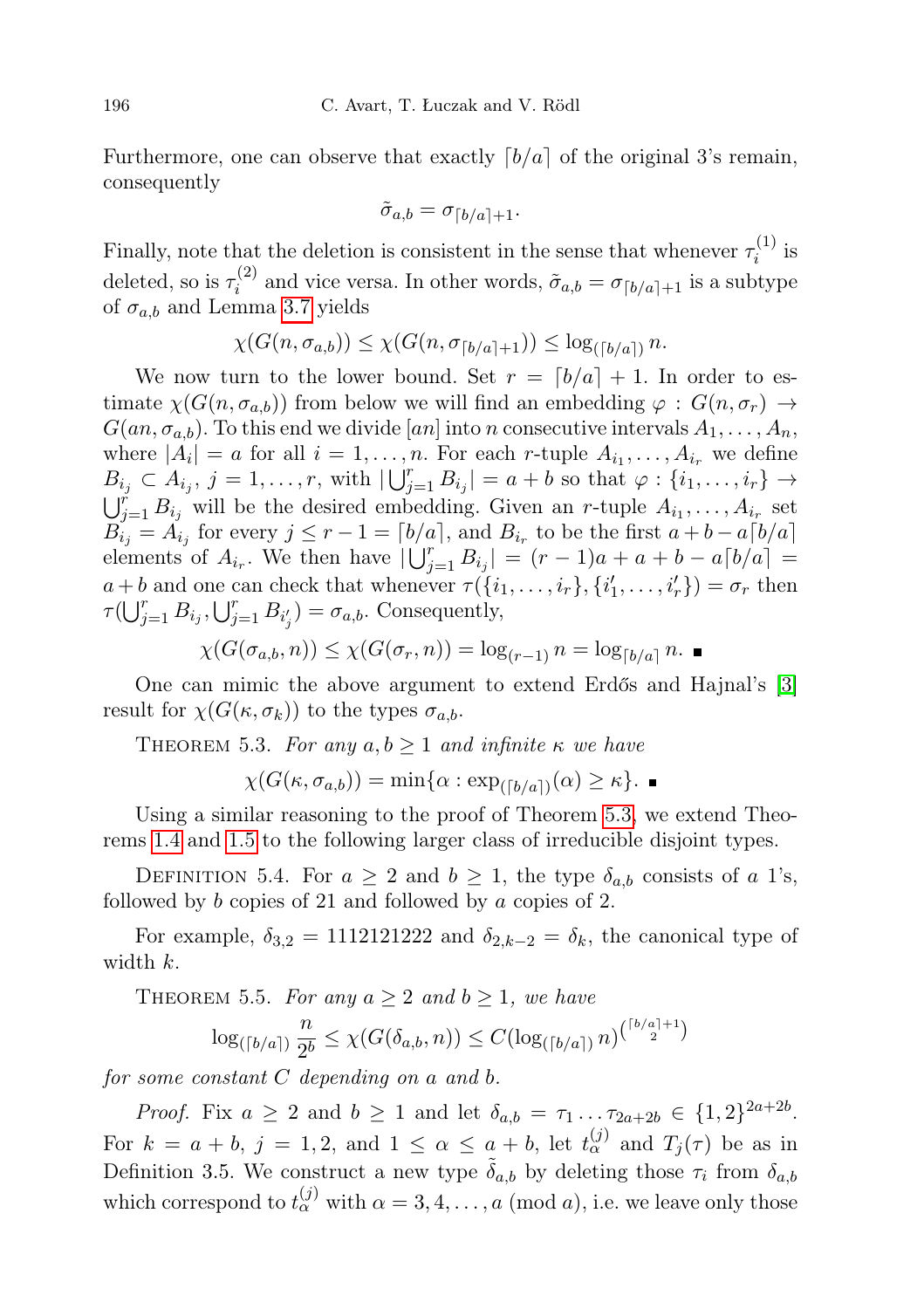1's (and 2's) which among all 1's (or 2's) appear on places  $ar + 1$  and  $ar + 2$ for some  $r > 0$ .

For example, for  $\delta_{4,3} = 11112121212222$ ,  $a = 4$  and consequently  $\tilde{\delta}_{4,3} =$  $111\cancel{11121212222} = \delta_4$ . The deletion is consistent in the sense that whenever  $t_{\alpha}^{(1)}$  is deleted, so is  $t_{\alpha}^{(2)}$  and vice versa, and consequently the type  $\tilde{\delta}_{a,b}$  is a subtype of  $\delta_{a,b}$ .

Since the deletion process eliminates all but the first two 1's among the initial string of 1's, and then eliminates consecutive 21's and all but two 2's, it is clear that the resulting type is a canonical type. Furthermore the proportion of deleted 21's is  $(a-2)/a$  so that we are left with  $\lceil (2/a)b \rceil$  21's. Consequently,  $\delta_{a,b} = \delta_{\lceil 2b/a \rceil+2}$  is a subtype of  $\delta_{a,b}$ , and by Lemma [3.7,](#page-6-0)

 $\chi(G(n, \delta_{a,b})) \leq \chi(G(n, \delta_{\lceil 2b/a \rceil+2})).$ 

Recall that by Theorem [1.5,](#page-1-0) for the canonical type  $\delta_k$  of width k we have

$$
\chi(G(n,\delta_k)) \le C(\log_{(\lfloor (k-1)/2 \rfloor)} n)^{\binom{\lfloor (k+1)/2 \rfloor}{2}}
$$

for some  $C > 0$ . Since  $|([2b/a] + 2 - 1)/2| = [b/a]$ , we obtain

$$
\chi(G(\delta_{a,b}, n)) \leq \chi(G(n, \delta_{\lceil 2b/a \rceil + 2})) \leq C(\log_{(\lceil b/a \rceil)} n)^{\binom{\lceil b/a \rceil + 1}{2}}
$$

for some constant C.

We now turn to the lower bound. For each pair 12 in the type  $\delta_{a,b}$ , we perform a 12 overlap so that after b overlaps we obtain the type  $\sigma_{a,b}$ . For example, the type  $\delta_{4,2} = 111121212222$  becomes  $\sigma_{4,2} = 1111332222$ . Using Lemma [4.3](#page-11-0) we obtain  $\chi(G(n, \sigma_b)) \subset \chi(G(2^b n, \sigma_{a,b}))$ , which by Theorem [5.3](#page-23-0) implies

$$
\log_{([b/a])} n \leq \chi(G(2^b n, \sigma_{a,b})),
$$

or equivalently

$$
\log_{([b/a])} n/2^b \leq \chi(G(n, \sigma_{a,b})).
$$

6. Final remarks and comments. The first natural question which emerges on  $\chi(G(n, \delta_k))$  is about its order. We conjecture that the lower bound given by Theorem [1.4](#page-1-1) is the correct one up to a constant factor, and the power of iterated logarithm in Theorem [1.5](#page-1-0) is caused by the method we used in our argument (a consequence of Proposition [4.6\)](#page-14-0). In fact, it is possible that the following stronger conjecture holds.

<span id="page-24-0"></span>CONJECTURE 1. For every irreducible type  $\tau$  there exists an integer  $f(\tau)$ such that

$$
\chi(G(n,\tau)) = \Theta_{\tau}(\log_{(f(\tau))} n),
$$

where the hidden constants may depend on  $\tau$ .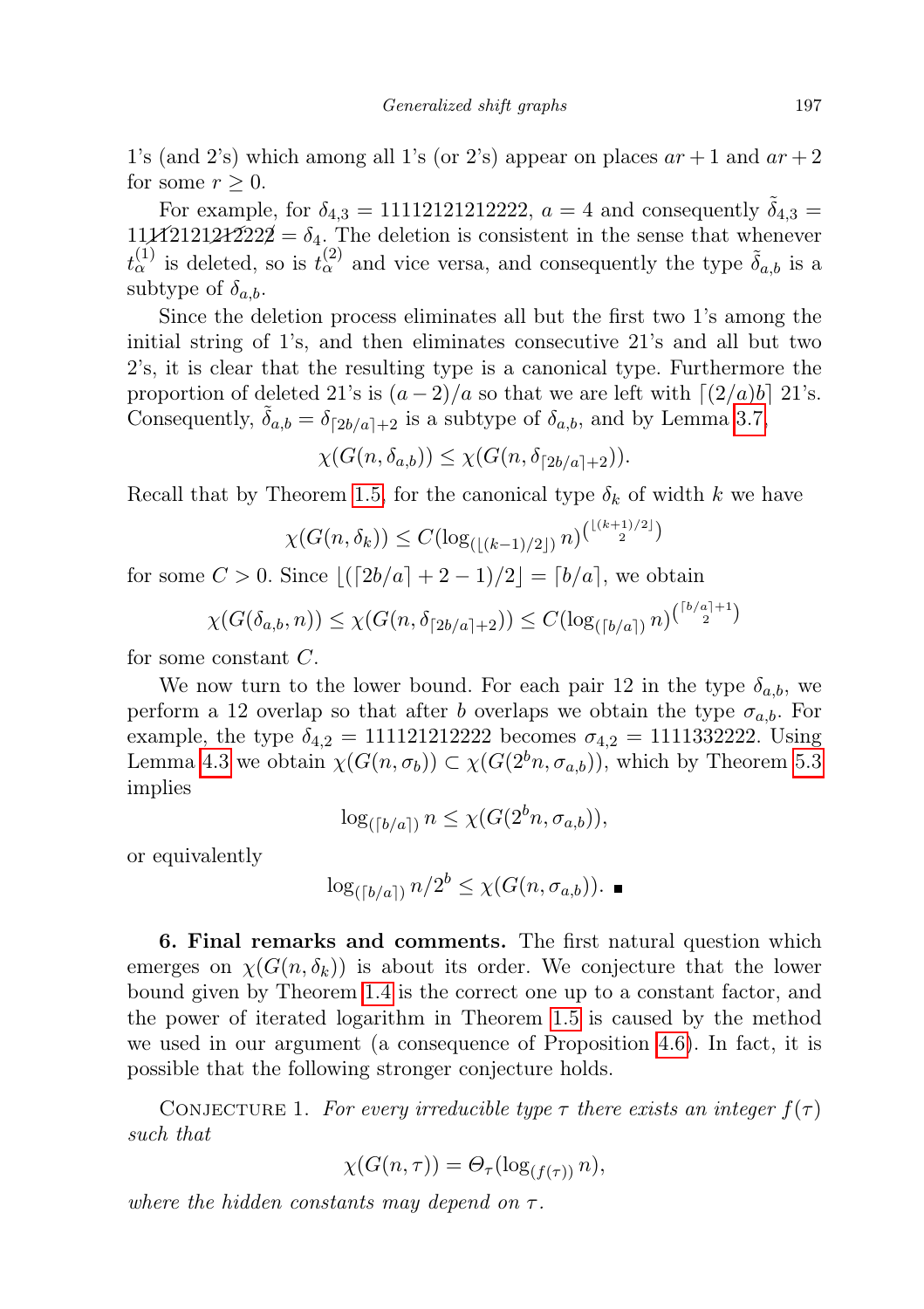The following stronger (perhaps too strong) conjecture anticipates the correct value of  $f(\tau)$ .

CONJECTURE 2. For every irreducible type  $\tau$  we have

 $\chi(G(n,\tau)) = \Theta_{\tau}(\min \chi(G(n,\delta_{k,r}))),$ 

where the minimum is taken over all k and r such that  $\tau$  can be obtained from some  $\delta_{k,r}$  by the process of overlapping and reduction similar to that described in Definitions [4.1](#page-10-3) and [4.2](#page-10-4).

A conjecture similar to Conjecture [1](#page-24-0) can also be made for an infinite case.

CONJECTURE 3. For every type  $\tau$  there exists an integer  $g(\tau)$  such that for every infinite cardinal  $\kappa$ ,

$$
\chi(G(\kappa,\tau)) = \min\{\alpha : \exp_{g(\tau)}(\alpha) \ge \kappa\}.
$$

Note however that, due to Theorem [2.1,](#page-2-0) disjoint types such as  $\delta_{k,r}$  do not play any role in finding  $q(\tau)$  for a non-disjoint type  $\tau$ .

Acknowledgements. The second author was partly supported by NCN grant  $2012/06/A/ST1/00261$  and NSF grant DMS 13-01698, while the third author acknowledges partial support of NSF grants DMS 13-01698 and DMS 11-02086.

## References

- <span id="page-25-3"></span>[1] N. G. de Bruijn and P. Erdős, A colour problem for infinite graphs and a problem in the theory of relations, Indag. Math. 13 (1951), 369–373.
- <span id="page-25-5"></span>[\[2\]](http://dx.doi.org/10.2307/1969503) R. P. Dilworth, A decomposition theorem for partially ordered sets, Ann. of Math. 51 (1950) 161–166.
- <span id="page-25-2"></span>[\[3\]](http://dx.doi.org/10.1007/BF02020444) P. Erdős and A. Hajnal, On chromatic number of graphs and set-systems, Acta Math. Acad. Sci. Hungar. 17 (1966), 61–99.
- <span id="page-25-1"></span>[4] P. Erdős and A. Hajnal, On chromatic number of infinite graphs, in: Theory of Graphs (Tihany, 1966), Academic Press, New York, 1968, 83–98.
- [5] P. Erdős, F. Galvin and A. Hajnal, On set-systems having large chromatic number and not containing prescribed subsystems, in: Infinite and Finite Sets, Vol. I, Colloq. Math. Soc. János Bolyai 10, North-Holland, Amsterdam, 1975, 425–513.
- [6] P. Erdős, A. Hajnal and S. Shelah, On some general properties of chromatic numbers, in: Topics in Topology, Colloq. Math. Soc. János Bolyai 8, North-Holland, Amsterdam, 1974, 243–255.
- <span id="page-25-0"></span>[7] P. Erdős and R. Rado, A construction of graphs without triangles having preassigned order and chromatic number, J. London Math. Soc. 35 (1960), 445–448.
- <span id="page-25-4"></span>[\[8\]](http://dx.doi.org/10.1002/jgt.20060) P. Komjáth and S. Shelah, Finite subgraphs of uncountably chromatic graphs, J. Graph Theory 49 (2005), 28–38.